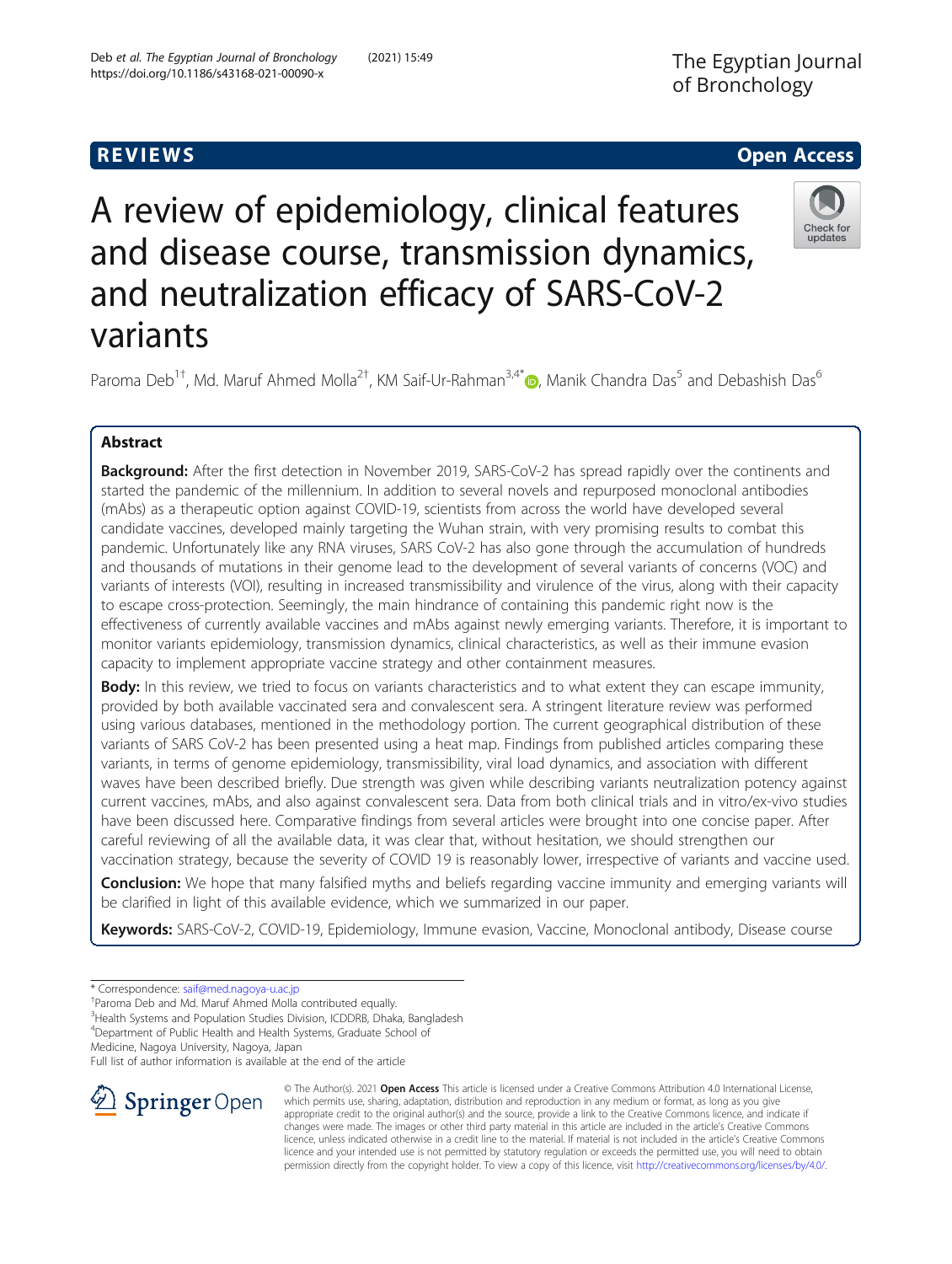#### Background

The first cases of SARS-CoV-2 infection were detected near a seafood market in Wuhan, China [[1\]](#page-10-0). On March 11, 2020, the World Health Organization (WHO) declared the disease as a global pandemic [[2\]](#page-10-0). To date, more than 164 million cases have been detected throughout the world with the death toll amounting to more than 3.4 million [\[3](#page-10-0)].

With the time being passed, SARS-CoV-2 has gone through several genetic evolutions with no significant impact on cross-immunity, until the recently emerged strains, namely, Alpha variant (previously known as UK variant) (B.1.1.7), Beta variant (previously known as South African variant) (B.1.351), Gamma variant (previously known as Brazilian variant) (P.1), Delta variant (previously known as Indian variant) (B.1.617), and other variants of interest (VOI)  $[4, 5]$  $[4, 5]$  $[4, 5]$ . They are raising concerns as many of their mutations are positioned in the S1 portion of SARS-CoV-2 spike protein, against which the majority of candidate vaccines and monoclonal antibodies (mAb) are directed, and thus they can affect antibody-mediated immunity [\[5](#page-10-0)–[7\]](#page-10-0). Furthermore, there are concerns that these variants may have significantly different clinical course or transmission dynamics compared to wild-type viruses [[8,](#page-10-0) [9\]](#page-10-0).

According to the latest published data, more than 100 candidate vaccines have been going through different phases of clinical trials with another 184 in pre-clinical phases of development [[10](#page-10-0)]. Among them, five vaccines (BNT162b2 by Pfizer-BioNTech; mRNA-1273 by Moderna; ChAdOx1 nCoV-19 (AZD1222) by Oxford-AstraZeneca; Ad26.COV2-S by Janssen; and lastly Sinopharm BBIBP-CorV vaccine developed by Sinopharm, China) have received emergency use authorization (EUA) [\[11](#page-10-0)–[15](#page-10-0)]. Several monoclonal antibodies (mAbs) have been developed and some of them have received EUA to treat COVID-19 cases [[6](#page-10-0), [16,](#page-10-0) [17\]](#page-11-0). To understand the extent these new variants are influencing the efficacy of currently available vaccines or mAbs, and to formulate an effective prevention and treatment strategy against the virus, a careful monitoring of variant-associated mutations, symptoms, clinical course, transmission dynamics, and other variables should be documented. Hence, in this review, we comprehensively summarize all the relevant literature documenting SARS-CoV-2 variants including their epidemiology, clinical symptoms, disease course, transmission dynamics, and neutralization by vaccines, convalescent sera, and mAbs.

#### Main text

#### Methodology

Publicly available databases and COVID-19 information repositories such as PubMed including Medline, Google Scholar, WHO, GISAID, CDC, Worldometers, Our World in Data, and several other sources were used to search for suitable articles. Peer-reviewed publications, as well as epidemiological updates and news pieces, from December 2019 to August 2021 were evaluated and if deemed suitable, authors downloaded full text. Search terms include, but are not limited to, SARS-CoV-2, COVID-19, symptoms, disease severity, variants, monoclonal antibody, vaccine, convalescent sera, epidemiology, B.1.1.7 (alpha), B.1.351 (beta), P.1 (gamma), B.1.617.2 (delta), and different combinations of listed search terms. Information was stored in Microsoft Excel and Word. A geographical heat map of COVID-19 variants was created using the Plotly in Python.

#### COVID-19 variants in circulation

SARS-CoV-2, a 29.9 Kb positive-sense single-stranded RNA virus, much like its predecessors and other viruses in the coronavirus family, such as MERS-CoV and SARS-CoV, mutates constantly, although the mutation rate is considerably slower than many other RNA viruses [[18\]](#page-11-0). The more people the virus infects, the probability of acquiring genetic changes increases. Luckily, most of the genetic changes the virus acquires have little impact on the ability of the virus to cause severe disease or increased infection. But, at times, the virus accumulates genetic changes that confer competitive advantage and help the virus to transmit more easily or cause severe disease in infected individuals, through alteration of major proteins, such as that of spike protein in SARS-CoV-2 tasked with binding to a receptor through the receptor-binding domain (RBD) (spike protein residue 319-541) and entry of virus within host cells [\[18](#page-11-0)–[20](#page-11-0)].

The original strain of SARS-CoV-2 that originated in Wuhan, China toward the end of 2019, mutated, albeit at a slower pace, and gave rise to other variants, defined as strains with significant phenotypic changes to the original strain [\[19](#page-11-0)], which now are predominant strains in different countries around the globe including UK, USA, India, South Africa, Brazil, and several other nations (Table [1\)](#page-2-0). Some of these variants are described as variants of concern (VOCs), as classified by WHO, due to their ability to evade the host immune system, increased transmissibility, decreased efficacy of vaccination and therapeutic interventions, and the potential increase in disease severity. In addition to VOCs, several other variants of interest (VOI) are under observation with no variant of high consequence identified thus far [\[4,](#page-10-0) [5](#page-10-0), [21](#page-11-0)]. In addition to VOC and VOI, several variants, with no clear-cut evidence on increased transmissibility or virulence, are under monitoring including P.2, P.3, R.1, R.2, B.1.466.2, B.1.621, B.1.427/B.1.429 (formerly known as epsilon and denoted as VOC in North America) etc. [[21\]](#page-11-0). A geographical heatmap of major COVID-19 variants is provided in Fig. [1.](#page-2-0)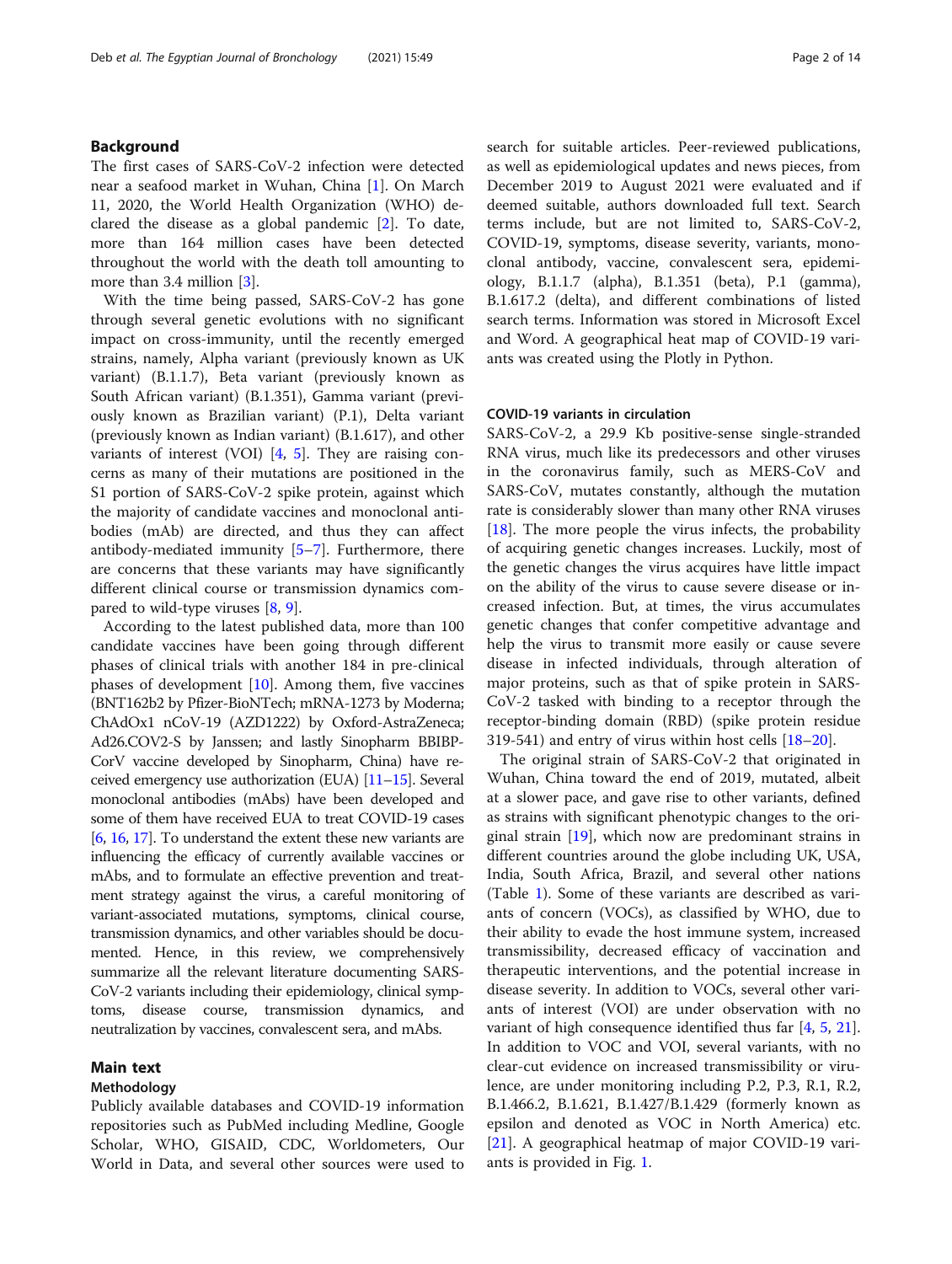| <b>WHO label</b> | Pango Lineage<br>(VOC/VOI/VUI)             | <b>GISAID Clade</b> | Originating<br>country | First detectionL452R,<br>E484Q, P681R               | <b>Significant mutations</b>                                                                                           |
|------------------|--------------------------------------------|---------------------|------------------------|-----------------------------------------------------|------------------------------------------------------------------------------------------------------------------------|
| Alpha            | B.1.1.7 (VOC)                              | GRY                 | Kent, UK               | In November 2020 (Sample<br>from September 2020)    | N501Y (mutation in RBD), 69-70del<br>(Spontaneous Spike mutation), P681H<br>(mutation near S1/S2 furin cleavage site), |
| Beta             | B.1.351<br>B.1.351.2<br>B.1.351.3 (VOC)    | GH/501Y.V2          | South Africa           | Nelson Mandela Bay, South<br>Africa in May 2020     | N501Y, K417N, E484K (Mutation in RBD<br>of spike protein)                                                              |
| Gamma            | P.1<br>P.1.1<br>P.1.2<br>(VOC)             | GR/501Y.V3          | <b>Brazil</b>          | Brazil in November 2020                             | N501Y, K417T, E484K (Spike protein mutations)                                                                          |
| Delta            | B.1.617.2<br>AY.1<br>AY.2<br>AY.3<br>(VOC) | G/478K.V1           | India                  | Maharashtra, India on<br>5 October 2020             | E484Q, L452R, P681R (Spike protein mutations)                                                                          |
| Eta              | B.1.525 (VOI)                              | G/484K.V3           | Nigeria, UK            | December 2020 in UK and<br>Nigeria in December 2020 | E484K, F888L (Mutation in S2 domain of<br>spike protein), 69-70del (Spontaneous Spike<br>mutation),                    |
| lota             | B.1.526 (VOI)                              | GH/253G.V1          | <b>USA</b>             | New York, the USA in<br>November 2020               | T95I, E484K, D253G, D614G (Spike protein<br>mutations)                                                                 |
| Kappa            | B.1.617.1                                  | G/452R.V3           | India                  | October 2020                                        | L452R, E484Q, P681R                                                                                                    |
| Lambda           | $C.37$ (VOI)                               | GR/452Q.V1          | Peru                   | December 2020                                       | G75V, T76I, Δ246-252, L452Q, F490S, D614G,<br><b>T859N</b>                                                             |

#### <span id="page-2-0"></span>Table 1 Major SARS-CoV-2 Variants in circulation

#### Clinical features, transmission, and disease course: Classical clinical features

Earlier literature reporting COVID-19 disease in the Chinese population reported fever, dry cough, breathing difficulties, headache, and pneumonia as the most common presenting complaints [[23\]](#page-11-0). However, most of the early cases had contacts with the Wuhan seafood market and hence, once the virus spread to other countries, diverse symptoms started to emerge and were reported in scientific literature. A recent meta-analysis of 152

publications from 23 countries including a total of 41409 participants demonstrated 26 symptoms experienced by COVID-19 infected patients. Among them, fever was the most frequently experienced symptom (58.66%) followed by cough (54.52%), dyspnea (30.82%), malaise (29.75%), fatigue (28.16%), and sputum secretion (25.33%) [[24](#page-11-0)]. Other reported symptoms include neurological symptoms including loss of taste and smell, dermatological manifestations, myalgia, sneezing, sore throat, rhinitis, diarrhea, anorexia, chest pain, and

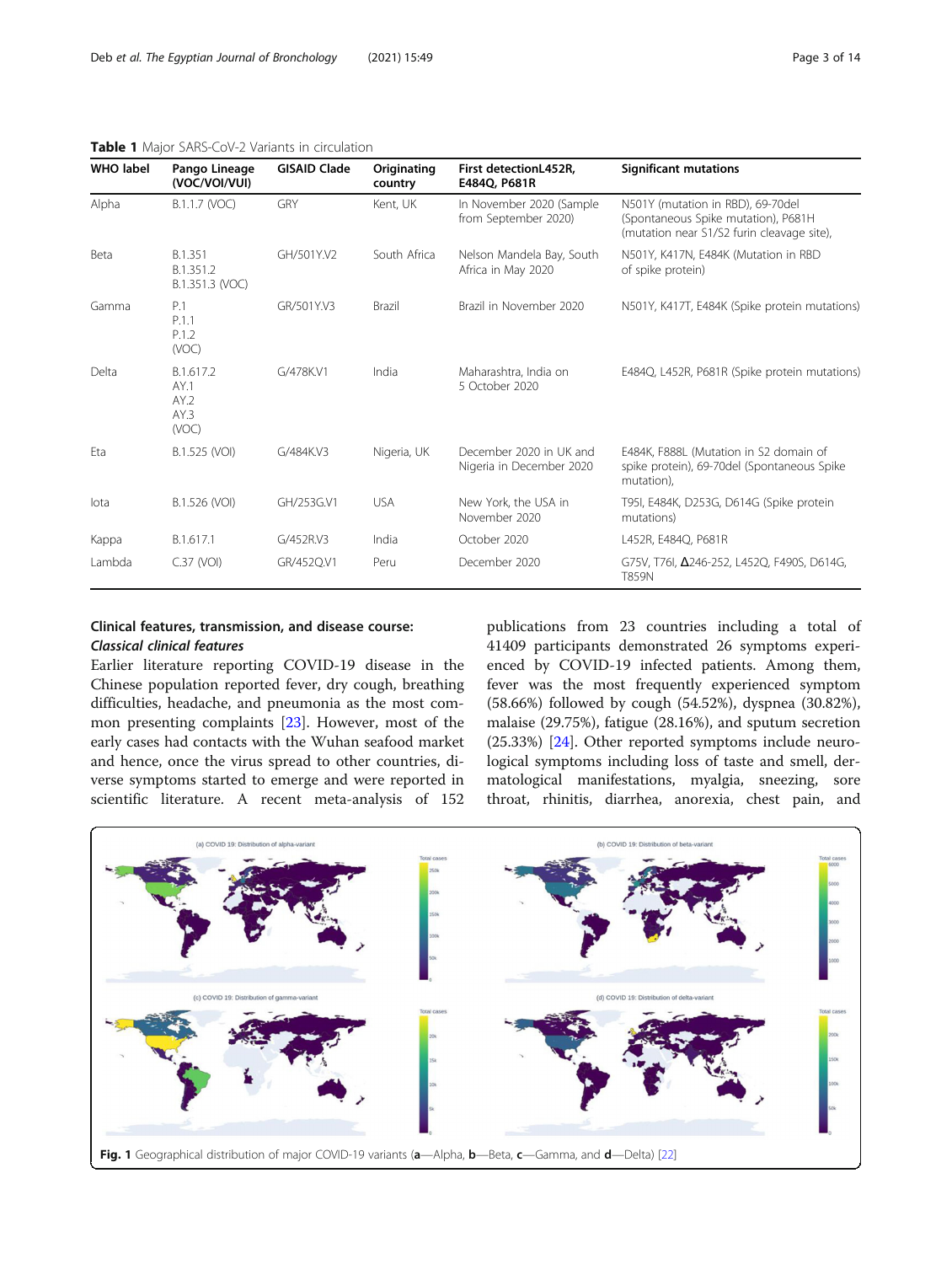headache. But in studies with participants more than 100, fever, cough, and dyspnea were the three most reported symptoms.

#### Infection with variants

The Office for National Statistics (ONS) in the UK surveyed people testing strong positive for COVID-19 in polymerase chain reaction (PCR) test and compare the symptoms with that of the original strain. The survey data did not reveal any unusual symptoms with the classic reported symptoms making up the bulk of the cases (Table 2) [\[25](#page-11-0)]. This was further reconfirmed in a recently published study in the UK that revealed patients affected with alpha reported similar symptoms to that of other widely circulating strains and there are no discernible differences between alpha variant and other strains [[26\]](#page-11-0). Regarding the widely circulating delta variant, symptoms might differ from other circulating strains, as suggested by the Zoe COVID study in the UK. People infected with delta variant, both vaccinated and unvaccinated, primarily report symptoms such as runny nose, headache and sneezing, and sore throat [[27](#page-11-0)]. While traditional symptoms such as anosmia and fever are still reported, the percentages are small compared to previous months.

Similar comments were made by other researchers around the globe regarding beta and gamma variants and other variants of interest (VOI), as symptoms experienced by affected individuals were similar to that one of wild SARS-COV-2 strains widely prevalent during the early months of the pandemic.

### Transmission dynamics

#### D614G mutation—wild strain

While SARS-CoV-2 sequences deposited in global repositories in February 2020 did not reveal this mutation to any of the sequences, the number of sequences with D614G mutation increased rapidly in the next months, reaching 70% in May, suggesting a transmission advantage over D614 from the original Wuhan strain [[28\]](#page-11-0). It is

|                                            |  | <b>Table 2</b> Comparison of symptoms between alpha variant and |  |  |
|--------------------------------------------|--|-----------------------------------------------------------------|--|--|
| wild strain infected individuals in the UK |  |                                                                 |  |  |

| Symptom          | Variant | Original strain |
|------------------|---------|-----------------|
| Cough            | 35%     | 28%             |
| Fatigue/Weakness | 32%     | 29%             |
| Headache         | 32%     | 30%             |
| Muscle aches     | 25%     | 21%             |
| Sore throat      | 22%     | 19%             |
| Fever            | 22%     | 20%             |
| Loss of taste    | 16%     | 19%             |
| Loss of smell    | 15%     | 19%             |

postulated that the spike protein of SARS-CoV-2 is largely responsible for viral tropism and increased transmissibility. In previous researches, it was found out that sequences bearing D614G mutation were linked to higher viral loads in the upper respiratory tract [\[29,](#page-11-0) [30](#page-11-0)]. While the exact mechanism for that is yet to be understood but initial research suggests that D614G enhances viral cell entry as the G614 S-protein trimer being more suitable for ACE2 binding [[29](#page-11-0), [30](#page-11-0)].

#### Alpha variant

By analyzing the COG-UK datasets, researchers found out that the reproduction number  $(R)$  for the alpha variant is 43–90% more than other prevailing variants in the UK [[31\]](#page-11-0). This finding was similar when analyzing data from other countries such as Denmark, Switzerland, and the USA [\[31](#page-11-0)]. Several hypotheses have already been proposed by researchers regarding increased transmissibility of alpha variant including a longer infectious period, ΔH69/ΔV70 deletion-mediated immune escape, and high viral load as observed through low CT-values obtained during PCR testing [\[32](#page-11-0)–[34\]](#page-11-0).

#### Beta variant

Compared to other strains, infection with the beta variant leads to increased viral load, much like the alpha variant, resulting in increased human-to-human transmission. This has been evidenced by the recent surge in beta variant cases in South Africa where, at the start of December 2020, close to 90% of new cases were infected by this variant. But at the start of October 2020, only 11% of case sequences were of this variant [\[8\]](#page-10-0). Similarly, in Bangladesh, the second wave was initiated with the rapid spread of beta variant, reaching up to 93% of total sequenced cases and increasing reproduction number (reaching up to 2 in March 2021 compared to 1 throughout 2020) [\[35,](#page-11-0) [36](#page-11-0)]. Another country, Zambia, did not report any cases of beta variant from March 2020 to early December 2020. But in mid-December, 22 out of 23 cases were detected as beta variant and this correlates with a 16-fold increase in infection within the country within a span of 1 month starting from December 2020 [\[8](#page-10-0)].

#### Gamma variant

Regarding gamma variants currently prevalent in Brazil, research results, based on data from Manaus, estimate that gamma variant cases are 1.7-2.4 times more transmissible than non-P.1 lineage despite higher seroprevalence among residents in Manaus compared to neighboring regions [[37\]](#page-11-0). Another study conducted using publicly available data on hospitalized patients found the transmissibility of gamma variant, after adjusting for other variables, to be 2.5 times more than nongamma variant [[38\]](#page-11-0).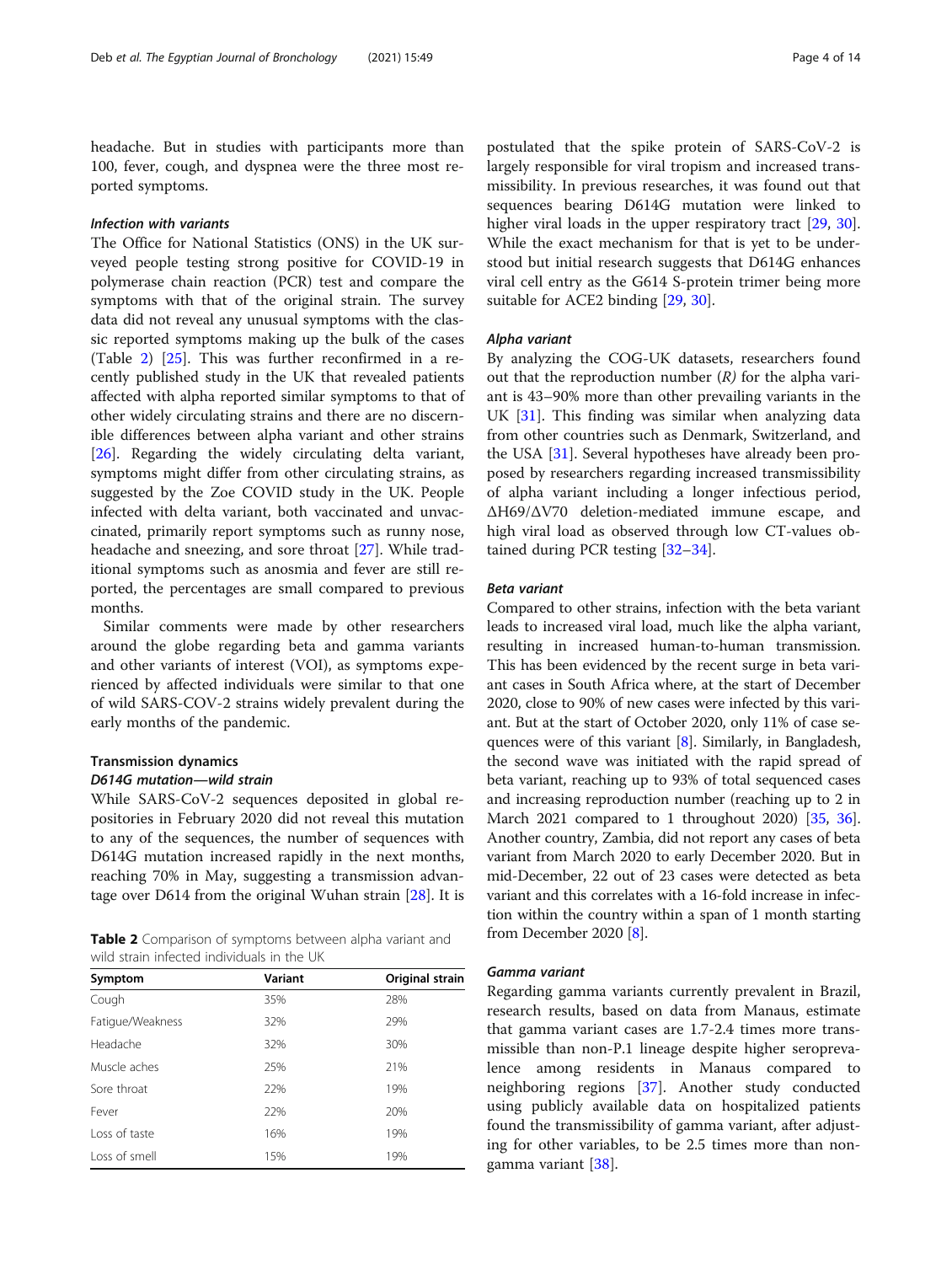#### Delta variant

The latest VOC declared by the WHO, the delta variant, currently spreading rapidly in India and neighboring Nepal and Sri Lanka, Bangladesh, and 100 other countries including UK and USA, is thought to have greater transmissibility than other lineages, prevalent in both UK and India, largely due to a double mutation in spike protein, E484Q, and L452R, that are responsible for higher viral load, increased transmissibility, and immune escape [\[39](#page-11-0)]. Recent data suggest that viral load in delta variant-infected individuals is 1000 times greater than people infected with the original strain. The variant is twice as much transmissible as the original strain [[40](#page-11-0)].

#### Disease course

#### Alpha variant

A community-based study including a large British dataset, that depended on absence/presence of S-gene amplification in real-time PCR to determine B.1.1.7 lineage, of 2.2 million COVID-19 affected people from September 2020 to February 2021 revealed a 61% (CI: 42–82%) increased mortality among population infected with the alpha variant overpopulation infected with other strains [[41](#page-11-0)]. This was further reconfirmed by The Office for National Statistics as patients with S-gene negative status were found to be appearing for a test earlier than the other group, suggesting a more rapid and severe disease course [[25](#page-11-0), [42](#page-11-0)]. Similar findings were obtained from a study conducted using data, comprising of 19995 cases, from seven European countries. Increased rate of hospitalization was observed in VOC cases (B.1.1.7; P.1; B.1.351) compared to non-VOC cases [\[43\]](#page-11-0). Furthermore, on unmatched analysis, B.1.1.7, B.1.351, and P.1 cases were 2.3, 3.3, and 2.2 times more likely to get admitted into ICU [\[43](#page-11-0)]. Other studies conducted by Challen et al. and Grint et al. revealed comparable findings with mortality hazard ratio after 28 days being two-thirds higher in VOC groups (1.64 and 1.67 respectively) compared to non-VOC cases [[44](#page-11-0), [45](#page-11-0)]. But these findings were challenged by a group of researchers who sequenced 341 samples and compared between sequences of B.1.1.7 lineages and non-B.1.1.7 lineages. While there is evidence that viral load and disease transmission is higher in B.1.1.7 lineages, no association could be established between severe disease and infection with alpha variant [[34\]](#page-11-0).

#### Beta variant

While no data regarding increased disease severity in individuals infected with the beta variant could be found as of writing this paper, in several countries such as South Africa, Zambia, and Asian countries such as Bangladesh, this variant has outcompeted other circulating variants and has led to increased transmission of the virus, and as a consequence, resulting in higher morbidity and mortality [\[8](#page-10-0), [35](#page-11-0)]. Earlier reports suggest in admission mortality to be 20% higher in South Africa during the second wave of pandemic compared to the first wave. Again, no definitive answer could be provided regarding the association of the beta variant with increased mortality, as it could be down to a higher number of cases and strain on the healthcare system. In Bangladesh, despite an increase in case numbers, interestingly, the case fatality rate (CFR) has decreased compared to earlier months when others strains were prevalent within the country [[46](#page-11-0)].

#### Gamma variant

While there is little research evidence on the increased mortality and morbidity caused by the gamma variant, recent evidence suggests that the variant may be responsible for increased case fatality rate (CFR) in all age groups with CFR increasing significantly in February, compared to data from January among residents in Parana state in Brazil [\[38](#page-11-0)]. Similar findings were observed among residents in Manaus where the mortality is estimated to rise 1.2 to 1.9 times since the emergence of gamma variant compared to previous periods [\[37](#page-11-0)]. But it remains to be elucidated whether the apparent rise in mortality is related to gamma variant rather than increased transmissibility and dwindling healthcare resources in Brazilian hospitals.

#### Delta variant

Actual data emanating from India reveal that, while there is a catastrophic rise in case of numbers in March and April with 0.4 million cases being detected each day, CFR has decreased and remained low throughout the duration [[47](#page-11-0), [48](#page-11-0)]. In a recent study conducted in Ontario Canada, delta variant-infected people were 108% more likely to get hospitalized compared to other strains. Regarding ICU admission and death, there was a 234% and 132% increase in risk compared to other strains [\[49](#page-11-0)]. Similarly, studies conducted in Scotland and Singapore revealed that people infected with the delta variant are more likely to get hospitalized, have higher odds of oxygen requirement, and suffer for a longer duration compared to other strains [\[50](#page-11-0), [51](#page-11-0)].

#### Neutralization potency of post vaccinated sera Alpha variant

Reduction of neutralization against full panel spike mutation (UKΔ8) of B.1.1.7 (alpha variant) pseudovirus and pseudoviruses carrying either single (N501Y) and triple mutations (N501Y, A570D, and the 69/70 deletion) have been tested with serum, vaccinated with BNT162b2 vaccine, mRNA-1273, and ChAdOx1 vaccine in several in vitro settings. For selected insertion, either single or triple, reduction in titers varied from no reduction to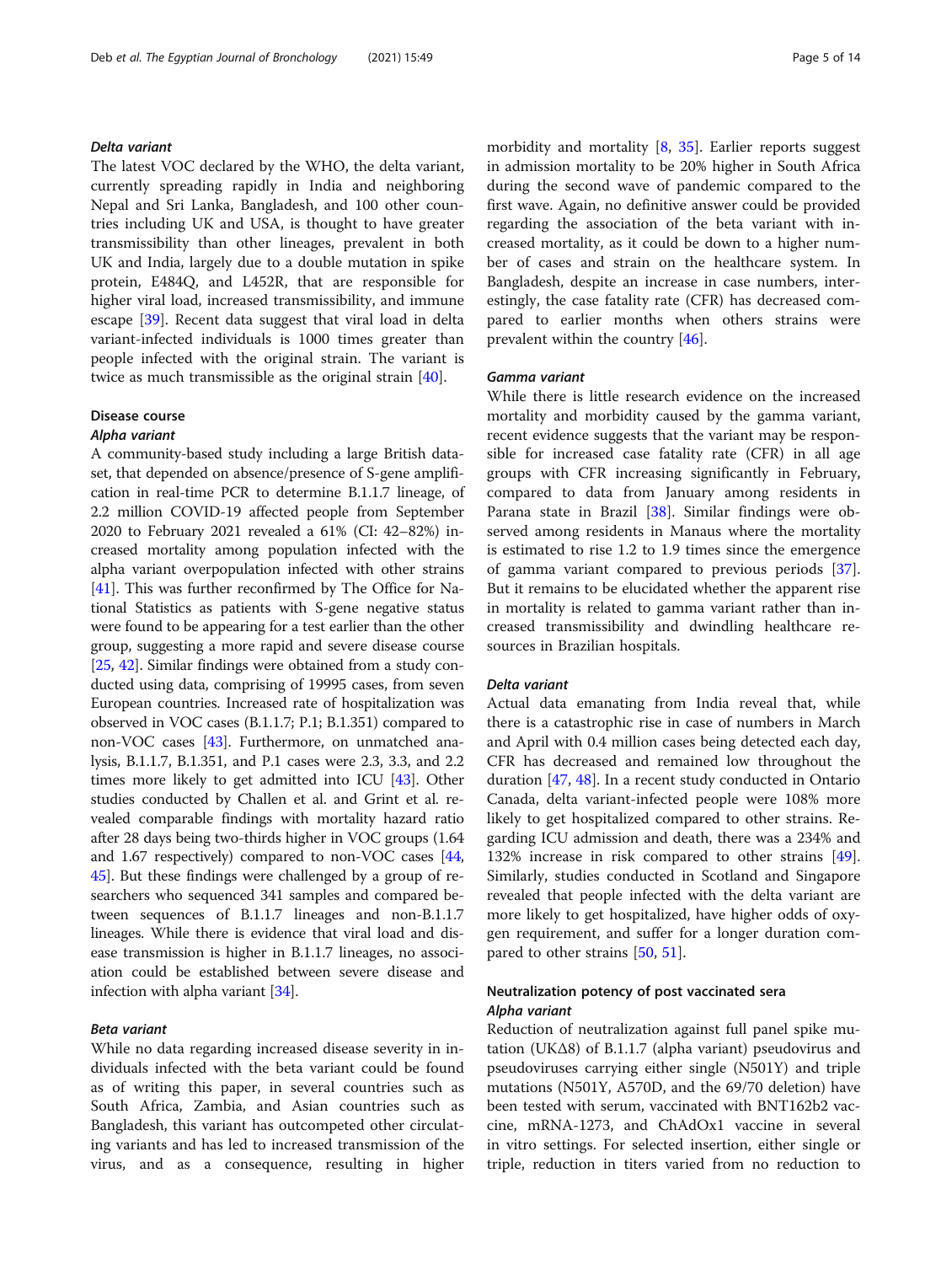highest 3.3-fold decrease, whereas UKΔ8 resulted in highest fold change of 5.83 in 80–85 age group and lowest fold change of 1.78 in 60–65 age groups in cases of BNT162b2 vaccine, 1.8-fold for mRNA-1273 vaccine, and 9 times reduction in neutralization titer ChAdOx1 vaccine. Serum was tested against USA/WA-1/2020 background strain, wild-type SARS-CoV-2, or against Victoria virus strain and was taken after 2<sup>nd</sup> dose of vaccination. Despite this reduction in GMT, it is unlikely for the UK variant to escape vaccine-mediated protection because Smith et al. previously for influenza virus vaccine sufficed that, more than 20% reduction in neutralization titer was needed for vaccine immune evasion by newly emerging virus strains [\[52](#page-11-0)–[60\]](#page-12-0).

As for the clinical efficacy, the BNT162b2 vaccine showed effectiveness ranging from highest 95.3% in Israel and lowest 87% in Qatar against this VOC, assuming 94.5% and 44.5% prevalence rate of B.1.1.7 in those countries at the time of clinical trials. Most importantly, two doses of the BNT16b2 vaccine were capable of preventing hospitalization as a whole in 97.5% of cases and critical hospitalization in 96.7% of cases [\[61,](#page-12-0) [62\]](#page-12-0). As for the ChAdOx1 vaccine, in a clinical trial after receiving two doses of ChAdOx1 vaccine, they observed that the clinical efficacy against symptomatic COVID-19 is 70.4% [[56](#page-12-0)].

#### Beta and gamma variant

These two variants, recently named as beta and gamma variants, share identical triplet mutations (E484K, K417N/T, and N501Y) in RBD and thus presumed to show the same extent of immune evasion capabilities, but surprisingly B.1.351 showed more resistance to antibody neutralization than P.1. BNT162b2 vaccinated sera showed a 2.6-fold and 6.7-fold reduction in GMT in two different studies, while ChAdOx1 and mRNA-1273 vaccinated sera showed 2.9- and 4.5-fold reduction in GMT against P.1 variant, compared to Victoria virus strain [60, 64]. When overall B.1.351 variant was considered, reduction in vitro study titer varied from 6.5- to 7.6-fold for sera vaccinated with BNT162b2 vaccine and 9-fold and 8.6-fold for sera vaccinated with ChAdOx1 and mRNA-1273 vaccines. Although, when all three strains (v1, v2, v3) of B.1.351 lineage were investigated separately, the highest reduction of titer was observed for v3 with a reduction of 42.4-fold for BNT162b2 and 19.2 fold for mRNA-1273 followed by v2 with 41.2-fold for BNT162b2 and 20.8-fold for mRNA-1273 and lastly of v1 with 34.5-fold for BNT162b2 and 27.7-fold for mRNA-1273 vaccine sera [\[55,](#page-12-0) [59](#page-12-0), [63](#page-12-0), [64](#page-12-0)]. Interestingly, Tada et al. and Wu et al. showed that, whether it is E484K, K417N-E484K-N501Y triple, or full panels of B.1.351 mutation, neutralization capacities of post vaccinated sere were reduced but not completely abolished,

rather, were able to provide cross-protection with sufficiently high titer in in-vitro settings [[58,](#page-12-0) [59,](#page-12-0) [65](#page-12-0)].

Fortunately, real-life scenarios for these in vitro studies have shown more promising results, especially in terms of preventing severe diseases. Effectiveness of BNT162b2 vaccine against beta variant among the residents of longterm care facilities in France, after two complete doses of vaccination, was 49% but against severe disease VE remained high with  $86\%$  [\[66](#page-12-0)], while, in Qatar, in the background of 50% beta variant prevalence, VE ranged from 72.1 to 75% based on cohort and case-control study design [[61\]](#page-12-0). Similarly, AstraZeneca-Vaxzevria was found protective against infection, hospitalization, and death, among  $\geq 60$  years, in a setting of the high prevalence of gamma variant in Brazil, in 77.9%, 87.6%, and 93.6% vaccinated individuals respectively [[67\]](#page-12-0).

#### Delta variant

The most recent VOC, responsible for the  $3<sup>rd</sup>$  wave of infection worldwide, the B.1.617.2 or delta variant has shown its potentials to increase transmissibility as well as enhanced capability of immune evasion. While numerous studies are on track to reveal the level of danger, Edara et al. compared neutralizing antibody response between B.1.617.1 and WA1/2020 variant, in sera vaccinated with mRNA-1273 and BNT162b2 vaccines. Differences in GMT were observed 1142 and 1012, for mRNA-1273 and BNT162b2 mRNA vaccinated sera respectively, against control strain. Despite 6.8-fold less susceptibility, all of the posts vaccinated sera were able to neutralize this VOC, which suggests some level of protective immunity against B.1.617.1 by existing mRNA vaccines [\[68\]](#page-12-0), while Covaxin immune sera showed probable immune escape capacity with a 1.84 GMT ratio for B.1.617, but 1.06 for B.1.1.7 and D614G variants [\[69](#page-12-0)]. On the other hand, Ferreira et al. devoured to identify the most notorious mutation in this variant, and following other studies, they showed that E484K mutation conferred 10-fold reduction and E484Q conferred slightly milder yet significant reduction in neutralization by BNT162b2 vaccinated sera [[70\]](#page-12-0).

Some very recent preprint articles concluded that both BNT162b2 and Chadox1nCov vaccines, after two complete doses, are highly effective by conferring 88% and 67% protection respectively against symptomatic disease from B.1.617.2 variant [\[71,](#page-12-0) [72\]](#page-12-0), with a single dose of ChAdOx1- 19 vaccine is effective for preventing infection in 46.2% but in 79.2% for preventing moderate-severe Covid-19 [\[73](#page-12-0)].

A table has been provided with the article, representing the summarized results from the studies that have been exploring (both in-vitro/ex-vivo and clinical efficacy studies) for the impact of current VOCs against BNT162b2, mRNA-1273, Chadox1nCov, and Covaxin immune sera (Table [3\)](#page-7-0).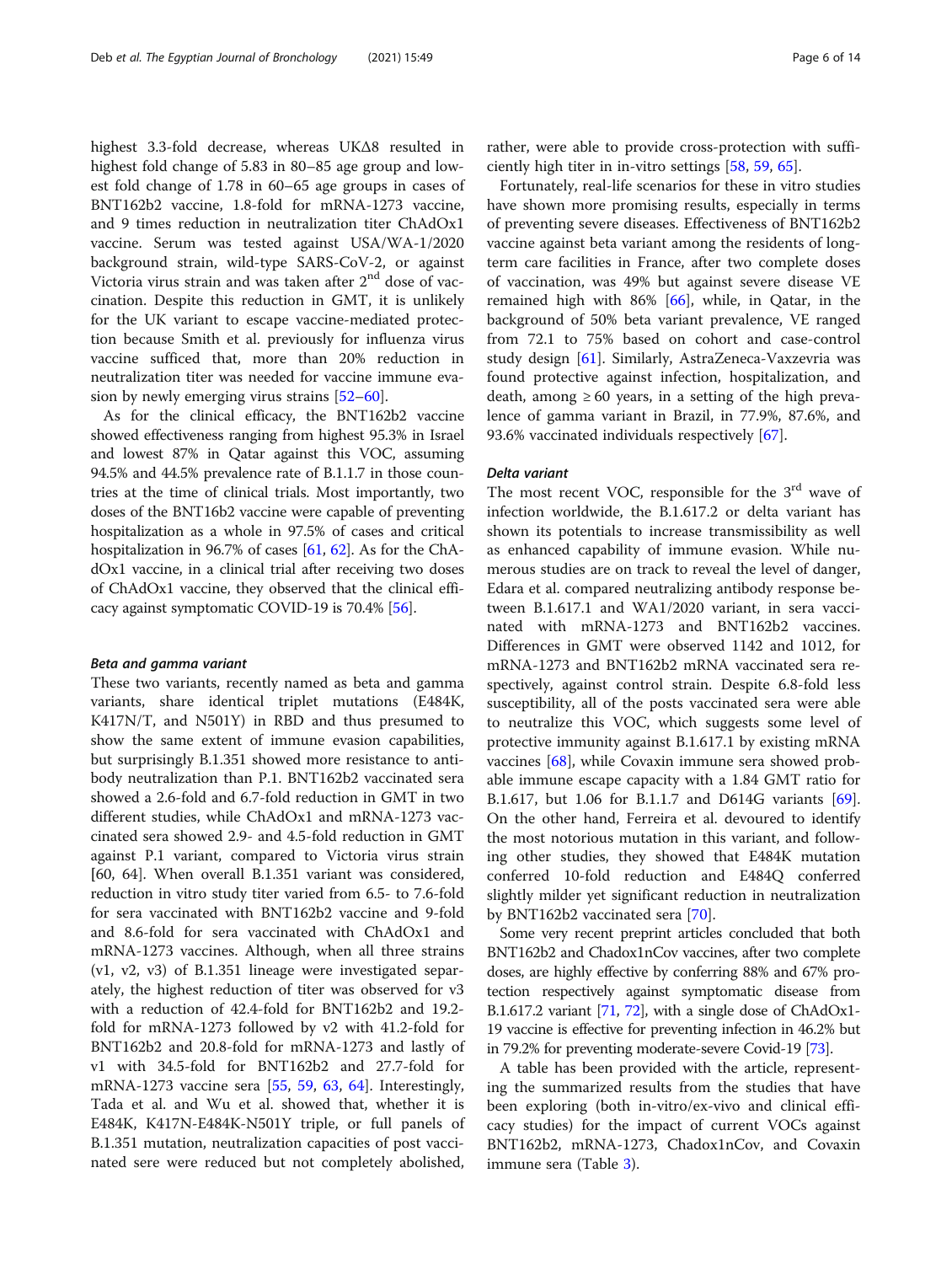#### Other vaccines

Surprisingly, newly trialed vaccines from Johnson & Johnson and Novavax showed more promising results against these variants of concerns. Results from a phase III trial with 43,783 participants, conducted by Johnson & Johnson, across the US, Central, and South America and South Africa, showed only 468 symptomatic cases of COVID-19. Although, the full picture of this trial, including percentage of SARS-CoV-2 variants among the infected population or how many cases are among the vaccine recipients, etc. is yet to reveal. In contrast, vaccine trials from Novavax are published in a more detailed form. They showed vaccine efficacy after the post hoc analysis, against B.1.1.7 is 85.6% and against B.1.351 is 60% after two complete doses of vaccine. Further statistical analysis showed that overall vaccine efficacy in HIV-negative participants was 60.1% for the prevention of mild to moderate COVID with a reduction in efficacy against B.1.351 variant with 51% [\[74](#page-12-0)–[76\]](#page-12-0) (Table [3](#page-7-0)).

#### Neutralization potency of convalescent sera

Convalescent sera, being the last resort of treatment in some settings, for severe COVID, aggravated the need to evaluate its neutralization potential against several variants. More or less similar findings were observed for all of these studies, where they showed no single mutation is capable enough to cause immune escape except E484K, which is thought to be the major attribute for the reduction in antibody neutralization. Against single point mutation (Δ69-70) and N501Y, neutralization efficiency was the same as D614G, although K417N, E484K, and N501Y substitutions were observed 5-fold to 6.8 fold reduction in neutralization titer [\[54](#page-12-0), [58,](#page-12-0) [81](#page-12-0)–[83](#page-12-0)]. Likewise, a full mutation panel of B.1.351 showed a discernible negative impact on neutralization capacity of convalescent serum samples with 13.3-fold, 9.4-fold, and 11- to 33.1-fold reduction in titer in comparison to wildtype, D614G, or Victoria strain of SARS CoV-2. As for P.1 strain, a 3.1-fold reduction in GMT was observed when compared to Victoria [\[55](#page-12-0), [63](#page-12-0), [64](#page-12-0)]. Increased resistance of neutralization is also associated with an increase in frequency, as Wibmer et al. showed 70% serum samples with < 100 ID50 against B.1.351 lineage and in nearly half (48%) samples with no detectable neutralization activity, while 63% sample with < 100 ID50 for triple mutant containing K417N, E484K, and N501Y substitutions with only 27% with no detectable neutralization activity [\[82](#page-12-0)]. Interestingly, all of these studies contained some number of convalescent serum samples showing neutralizing activity against B.1.351 as efficient as the original strain, and one study showed six individuals with prior COVID 19 or with exposure history and with the highest antibody titer, exhibited significant cross-neutralization for the B.1.351 [[59](#page-12-0), [63\]](#page-12-0). A brief overview of all the studies have been summarized and given in a tabulated form in Table [4.](#page-8-0)

#### Neutralization potency of monoclonal antibodies

Structural analysis with two monoclonal antibodies, REGN10933 and P2B-2F6, revealed that E484Q and L452R mutation may interrupt the binding of those two monoclonal antibodies with spike protein. The spike protein mutation L452R, found in both B.1.427/B.1.429 and B.1.617 lineages, is thought to be responsible for decreased neutralization efficacy [\[39,](#page-11-0) [69,](#page-12-0) [85](#page-13-0), [86](#page-13-0)]. Regarding alpha and beta variants, 12 mAbs were directed against RBD and six against NTD of spike protein in Vero E6 cells and compared with wild-type strains. Results revealed a marked reduction in neutralization capacities of 910-302 and S30 mAbs against B.1.1.7 [\[87](#page-13-0)]. But results were much worse when tested against beta variant as 910-30, 2-15, LY-CoV555 (bamlanivimab), C121, and REGN10933 (casirivimab) showed markedly reduced capacity in virus neutralization, mediated by E484K and K417N mutations [[87](#page-13-0)].

In addition, researchers evaluated the neutralizing efficacy of mAb therapies that are in clinical use. LY-CoV555 alone or in combination with CB6 failed to neutralize beta variant while some sort of activities was retained, though markedly reduced when tested against REGN10933+REGN10987 and COV2-2196+COV2-2130 combinations. In another study, COV2-2196+COV2- 2130 retained their activity against all virus variants though there was a 4-fold reduction in neutralization efficacy [[88\]](#page-13-0). But no significant alteration was observed when treated against S309 and Brii-196+Brii-198 combinations [[88](#page-13-0)]. Interestingly, another VOC, the gamma variant, harbors three similar mutations in RBD residues to that of beta variant, namely E484K, K417T, and N501Y, and hence findings from B.1.351 testing should be relevant to P.1 variant also [\[88](#page-13-0)].

These findings including the role of E484K and K417N substitutions in mAb neutralization was pronounced in another study. K417N was responsible for a 27-fold reduction in virus neutralization by mAb COVOX-40 in in-vitro assay while no significant change was observed regarding other mAbs tested. But E484K mutation negatively impacted the efficacy of several mAbs including COV2-2196, COV2-3025, COV2-2381, and S2E12, where 4- to 5-fold reductions in efficacy were observed [[88\]](#page-13-0). N501Y mutation observed in all three VOCs was responsible for a slight reduction in neutralization by mAbs and is consistent across studies in different settings [[89\]](#page-13-0). Two other significant mutations P681H and 69-70del did not have a significant effect on mAb efficacy directed toward receptor binding motif (RBM) of RBD [[39,](#page-11-0) [88\]](#page-13-0) (Table [5\)](#page-9-0).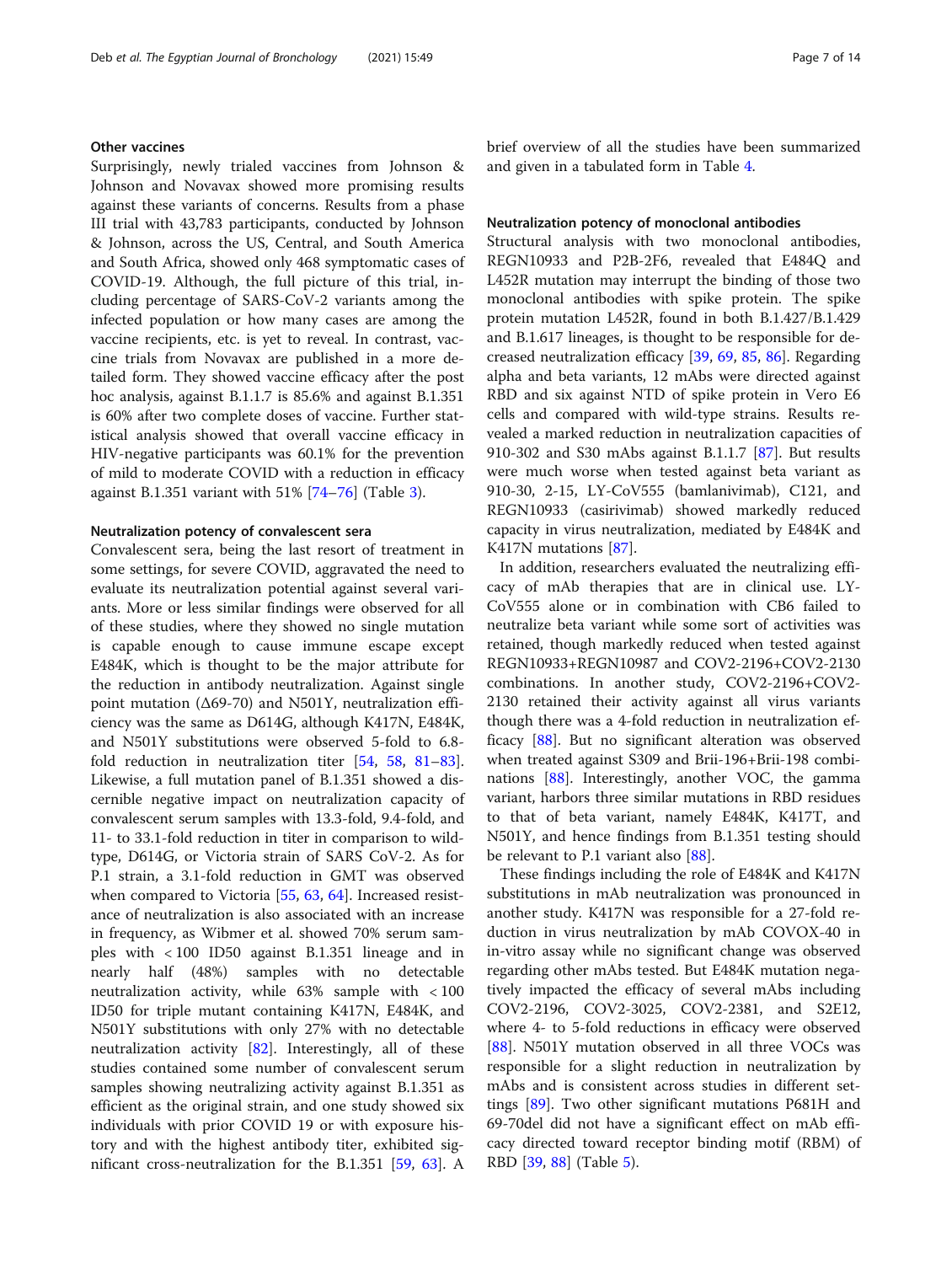| š                 | Vaccine<br>name   | Table 3 Overview of immune evasion capacities for current VOCs against BNT162b2, mRNA-1273, Chadox1nCov, and Covaxin immune sera<br>d-type/<br>Neutralization capacity against wild<br>D614G strain/Victoria virus                                              | Assays used                                                                                    | References             | <b>Original Trial</b>  |                                                                                                                                                                                                                                    | References |
|-------------------|-------------------|-----------------------------------------------------------------------------------------------------------------------------------------------------------------------------------------------------------------------------------------------------------------|------------------------------------------------------------------------------------------------|------------------------|------------------------|------------------------------------------------------------------------------------------------------------------------------------------------------------------------------------------------------------------------------------|------------|
| B.1.1.7           | <b>BNT162b2</b>   | symptomatic infection: 97%; Against hospitalization:<br>Against<br>CE: Against infection: 87.0% to 95.3%;<br>Full spike mutation- (L) to (LL)<br>Single mutation-(=)<br>97.5%                                                                                   | VSV based pseudovirus assay                                                                    | [52, 54, 55]           | Pfizer                 | 3. Only 8 cases of COVID-19 among<br>vaccine recipients after 7 days of 2 <sup>nd</sup><br>1. Multinational, placebo-controlled,<br>2. 43, 548 participants with 21, 720<br>observer-blinded, efficacy trial<br>vaccine recipients | <b>ZZ</b>  |
|                   | mRNA-1273         | Full spike mutation: (1)                                                                                                                                                                                                                                        | VSV-based pseudovirus assay                                                                    | [55]                   |                        | dose                                                                                                                                                                                                                               |            |
|                   | Chadox1nCov       | CE: Against symptomatic infection: 70.4%<br>B.1.1.7: (UU)                                                                                                                                                                                                       | Live virus microneutralization assay                                                           | [56]                   |                        | 4. Vaccine efficacy 95%                                                                                                                                                                                                            |            |
|                   | B.1.351 BNT162b2  | Against<br>(111)<br>B.1.351 lineage: v1: (111); v2: (111); v3:<br>CE: Against infection: 72.1% to 75.0%;<br>Full spike variant: (11)<br>Triple mutation: (111)<br>E484K mutation: (11<br>severe disease: 86%<br>B.1.351: (11)                                   | In vitro FRENT assay                                                                           | [55, 61, 63,<br>64,66] | Moderna                | 3. 30, 420 volunteers with 15,210 in<br>1. Randomized, observer-blinded,<br>4. Only 11 cases of COVID 19 in<br>vaccine recipient group<br>vaccine recipient group<br>placebo-controlled<br>2. Study site: USA                      | [78]       |
|                   | mRNA-1273         | $v3:({\downarrow\downarrow\downarrow})$<br>For B.1.351 lineage: v1: (111); v2: (111);<br>For B.1.351: (111)                                                                                                                                                     | In vitro FRENT assay                                                                           | [55, 63]               |                        | 5. Vaccine efficacy: 94.1%                                                                                                                                                                                                         |            |
|                   | Chadox1nCov       | CE: Against infection: 10.4%, with no severe cases<br>Triple mutants: drop-in neutralization titer to 85<br>(†11 oi ÷<br>74<br>In live virus, assay titer ranged from (=<br>B.1.351: drop in neutralization titer to<br>Triple mutation: (111)<br>B.1.351: (UU) | In vitro FRENT assay; Pseudovirus assay;<br>Live virus neutralization assay; clinical<br>trial | [79]                   | Astrazeneca<br>Oxford- | 1. Blinded, randomized, controlled trial<br>3. low dose/ standard-dose vaccine ef-<br>2. Two standard-dose vaccine efficacy<br>across the UK, Brazil, South Africa<br>ficacy 90.4%<br>62.1%                                        | [80]       |
| $\overline{\sim}$ | <b>BNT162b2</b>   | P.1 with triple mutants: (11)<br>P.2 with E484K: (11)<br>Triple mutation: (L)                                                                                                                                                                                   | In vitro FRENT assay                                                                           | 63]                    |                        | 4. Overall vaccine efficacy 70.4%<br>5. Dosing interval 21 days                                                                                                                                                                    |            |
|                   | mRNA-1273         | P.1 with triple mutants: (11)<br>P.2 with E484K: (1)                                                                                                                                                                                                            | In vitro FRENT assay                                                                           | [63]                   |                        |                                                                                                                                                                                                                                    |            |
|                   | Chadox1nCov       | CE: Against infection: 77.9%; against hospitalization:<br>87.6%; against death: 93.6%<br>Triple mutation: (L)                                                                                                                                                   | In vitro FRENT assay                                                                           | [63, 67]               |                        |                                                                                                                                                                                                                                    |            |
|                   | B.1.671 BNT162b2  | CE: Against symptomatic infection: 88%<br>GMT 164 (11)<br>E484K: (111)                                                                                                                                                                                          | FRNT <sub>50</sub> assay                                                                       | [68,70,71]             |                        |                                                                                                                                                                                                                                    |            |
|                   | mRNA-1273         | <b>GMT 190 (LL)</b>                                                                                                                                                                                                                                             | FRNT <sub>50</sub> assay                                                                       | [68]                   |                        |                                                                                                                                                                                                                                    |            |
|                   | Chadox1nCov       | CE: Against symptomatic infection: 60%; Against<br>moderate to severe disease: 79.2%                                                                                                                                                                            |                                                                                                | [71, 73]               |                        |                                                                                                                                                                                                                                    |            |
|                   | Covaxin           | $1.17$ and<br>GMT ratio for B.1.617: 1.84, while for B.<br>D614G: 1.06                                                                                                                                                                                          | Pseudovirus assay                                                                              | [69]                   |                        |                                                                                                                                                                                                                                    |            |
|                   | clinical efficacy | VOC variants of concern; = and arrows indicate fold-reductions in neutralizing activity compared to control strain. =: no reduction; $\downarrow$ : 1-3-fold reduction; $\downarrow$ 1; 3-7-fold reduction; $\downarrow$ 1; >7-fold reduction; CE               |                                                                                                |                        |                        |                                                                                                                                                                                                                                    |            |

<span id="page-7-0"></span>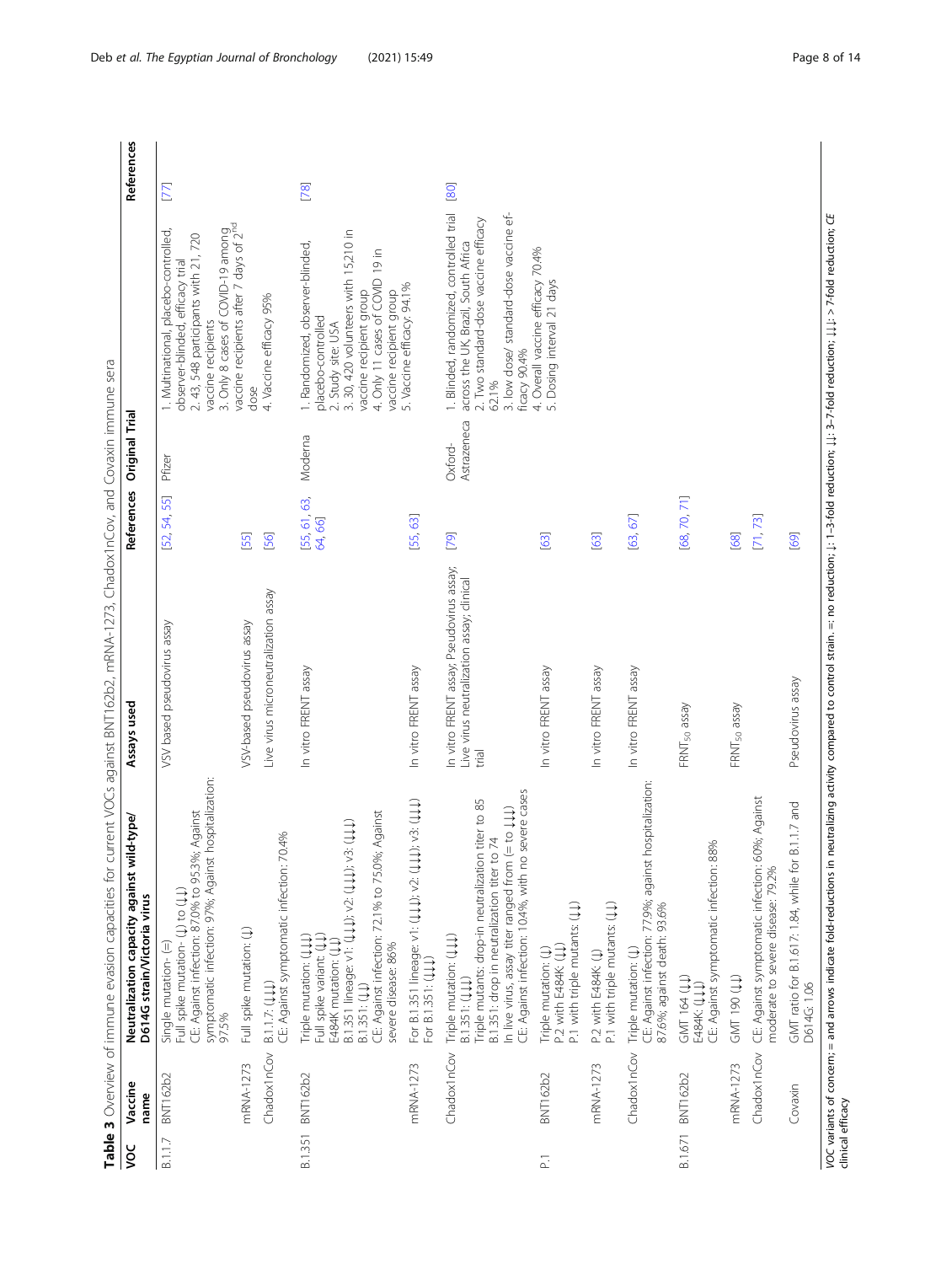<span id="page-8-0"></span>

|                   | Neutralization capacity against wild-type/D614G strain/Victoria virus                                                                                                                                                 | Assay used                     | Reference            |
|-------------------|-----------------------------------------------------------------------------------------------------------------------------------------------------------------------------------------------------------------------|--------------------------------|----------------------|
| 3.1.1.7 (Alpha)   | $2.9$ -fold $($ $\downarrow$                                                                                                                                                                                          | FRNT50 assay                   |                      |
| 3.1.351 (Beta)    | $3.1.351: 13.3-60d$ (111), $9.4-60d$ (111), 11 to 33-fold (111)<br>riple mutation: 6.8-fold (11) and 5-fold (11) reduction                                                                                            | FRENT assay, Pseudovirus assay | [55, 63, 64, 81, 83] |
| P.1 (Gamma)       | $3.1 - 6$ Id (11)                                                                                                                                                                                                     | FRENT assay                    | 63]                  |
| 8.1.617.2 (Delta) | 4-6 fold reduction in neutralization capacity compared to alpha and D614G variant $\{\downarrow\}$                                                                                                                    | FRNT <sub>50</sub> assay       | $\overline{8}$       |
|                   | $O$ C variants of concern; = and arrows indicate fold-reductions in neutralizing activity compared to control strain. =: no reduction; $y_1$ a-3-fold reduction; $y_1$ 3-7-fold reduction; $y_1$ , 2-7-fold reduction |                                |                      |

Table 4 Overview of immune evasion capacities for current VOCs against convalescent sera Table 4 Overview of immune evasion capacities for current VOCs against convalescent sera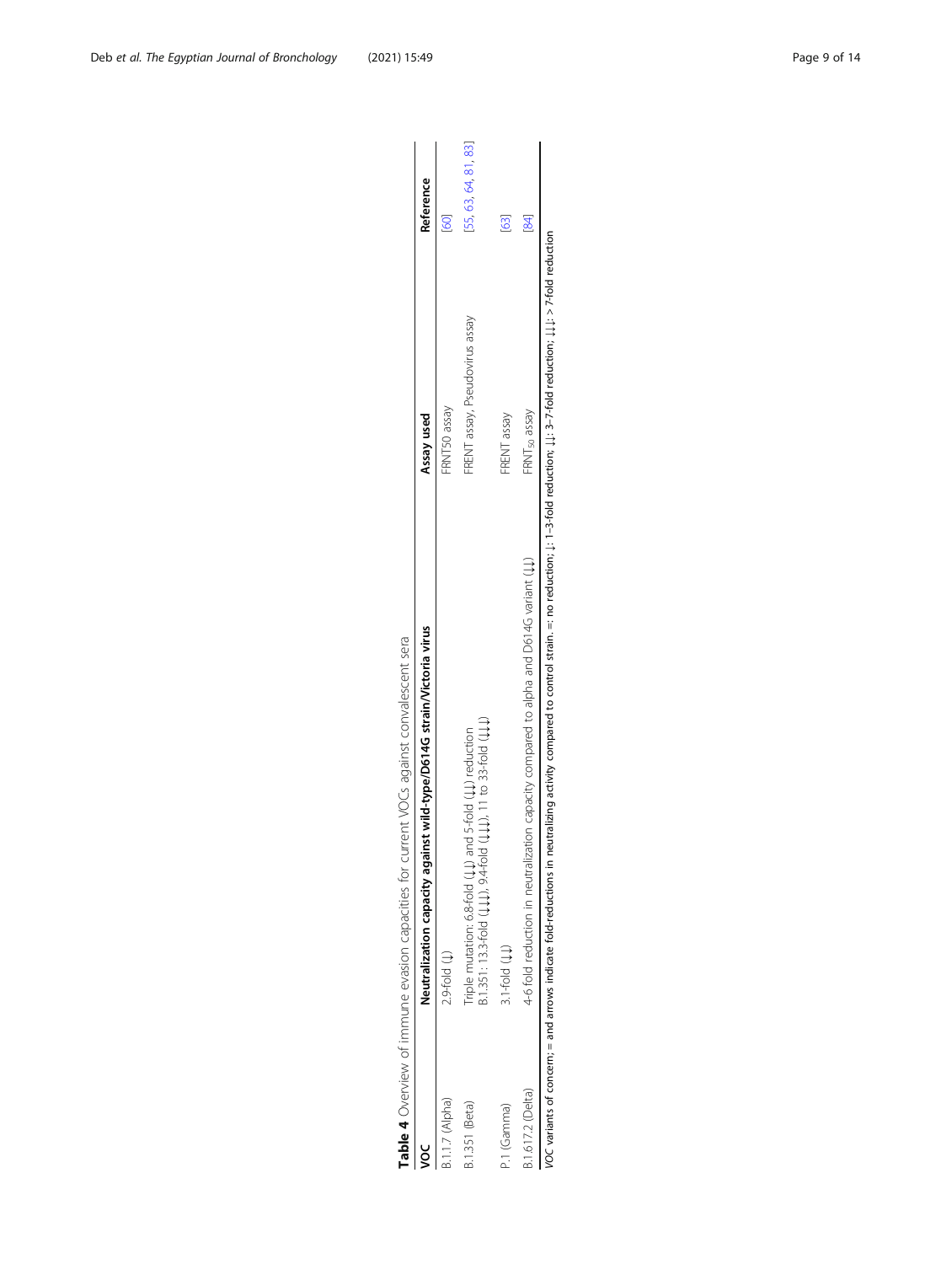<span id="page-9-0"></span>

| Monoclonal antibody                                 | Mechanism of action                                 | pha-variant                                                         | Beta-variant                                                                                             | Gamma-variant                                  | Delta variant                                                                            |
|-----------------------------------------------------|-----------------------------------------------------|---------------------------------------------------------------------|----------------------------------------------------------------------------------------------------------|------------------------------------------------|------------------------------------------------------------------------------------------|
| Bamlanivimab (LY-CoV555) Binds to overlapping sites |                                                     | Retains activity [55, 88, 90]                                       | Complete loss of activity [55, 84, 88, 90] Complete loss of activity [91] Complete loss of activity [84] |                                                |                                                                                          |
| Etesevimab (LYCoV016/CB6)                           | attachment to ACE2<br>at RBD and blocks<br>eceptors | Retains activity [55, 88]                                           |                                                                                                          |                                                | Retains activity [84]                                                                    |
| Casirivimab (REGN10933)                             |                                                     | Retains activity [55, 84, 88]                                       | High reduction in activity [55, 84, 88, 91]                                                              | High reduction in activity<br>[55, 84, 88, 90] |                                                                                          |
|                                                     | Binds to RBD and blocks                             |                                                                     |                                                                                                          |                                                | Retains activity [84]                                                                    |
| Imdevimab (REGN10987)                               | attachment of the virus                             | Retains activity [55, 84, 88, 91] Retains activity [55, 84, 88, 91] |                                                                                                          |                                                | Retains activity [55, 84, 88, 91] Retains activity/High reduction<br>inactivity [84, 91] |
| Sotorivimab (VIR-7831,<br>GSK4182136)               | Prevents membrane fusion<br>after viral binding     | Retains activity [92]                                               | Retains activity [92]                                                                                    | Retains activity [92]                          | No data available [88]                                                                   |
| Tocillizumab                                        | Inhibits binding of IL6 with<br>its receptor IL-6R  | No data available                                                   | No data available                                                                                        | No data available                              | No data available                                                                        |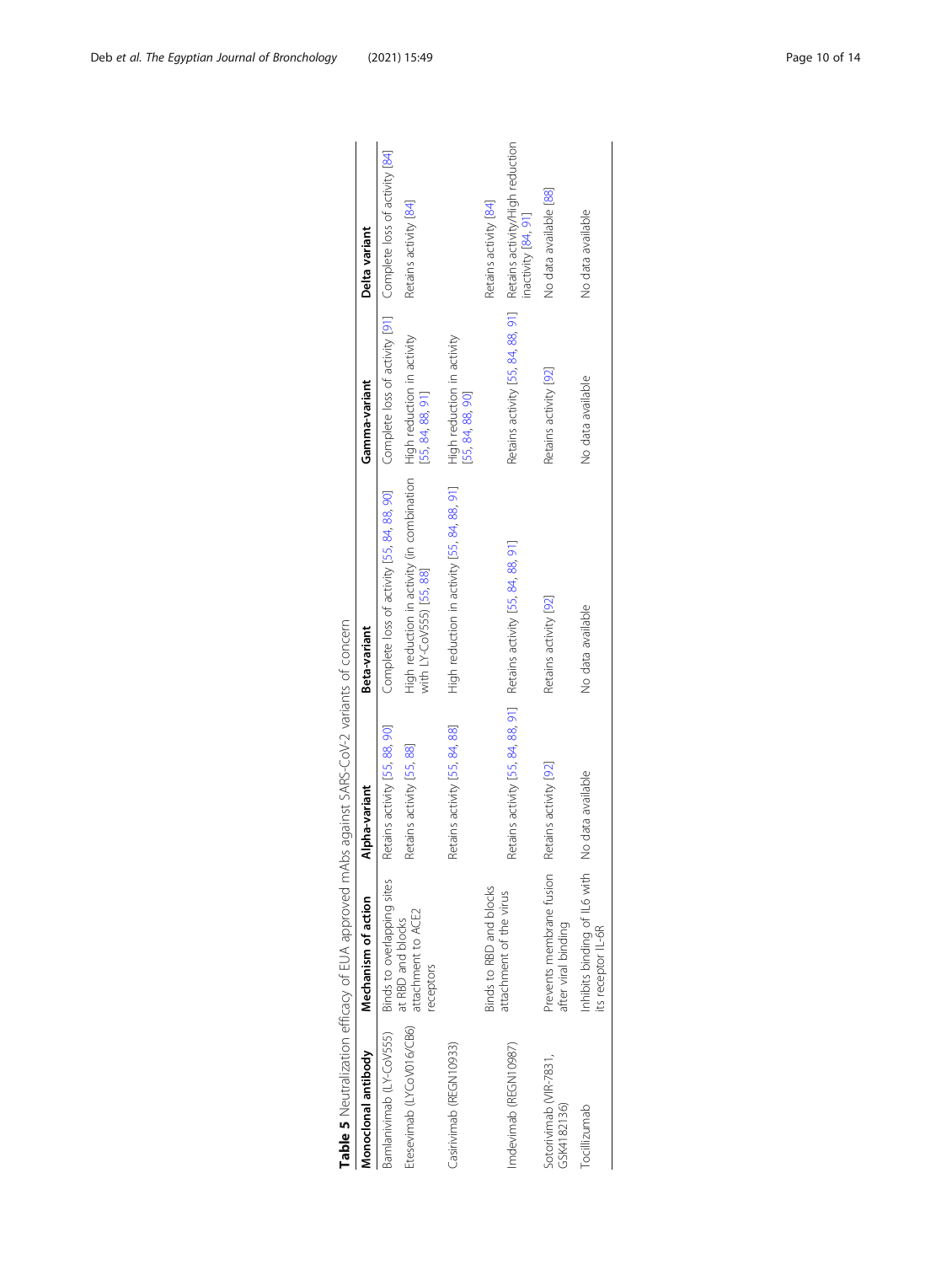#### <span id="page-10-0"></span>Conclusions

A major limitation of these studies is that almost all of them are performed using engineered pseudoviruses and without any serological correlations. Therefore, the role of humoral and cell-mediated immunity is mainly assumption-based. Secondly, complement-mediated cell lysis and antibody-dependent cell-mediated cytotoxicity or phagocytosis are overlooked, which can play either a protective or harmful role in-vivo situations. For convalescent serum samples, the timing of sample collection may not be optimal. If samples were collected early, titer may rise further or wane with time, thus, study results may become compromised. Another important point is there were some discrepancies among the results from pseudovirus and live virus neutralization assay, which should be resolved only with clinical data against all of the variant viruses. At last, laboratory-based results are only half-truth as they do not represent a complex mechanism of the human body. Therefore, more clinical trials are the demand of time to visualize the impact of emerging viruses on cross-protection either by vaccination or by the previous infection.

#### Abbreviations

SARS CoV-2: Severe acute respiratory syndrome coronavirus-2; COVID-19: Coronavirus disease-19; SARS CoV: Severe acute respiratory syndrome coronavirus; MERS CoV: Middle East respiratory syndrome coronavirus; VOC: Variants of concern; VOI: Variants of interest; RBD: Receptor binding domain; RBM: Receptor binding motif; mAb: Monoclonal antibody; WHO: World Health Organization; GISAID: Global initiative on sharing all Influenza data; CDC: Communicable disease control; EUA: Emergency use authorization; ONS: Office for National Statistics; PCR: Polymerase chain reaction; NGS: Next-generation sequencing; ACE2: Angiotensin converting enzyme 2; CT value: Cycle threshold level; CI: Confidence interval; SGTF: S gene target failure; GMT: Geometric Mean Titre

#### Authors' contributions

PD: data curation, formal analysis, project administration, software, validation, visualization, writing—original draft, writing—review and editing. MAM: conceptualization, data curation, formal analysis, software, validation, writing—original draft, writing—review and editing. KMSUR: conceptualization, methodology, supervision, validation, writing—review and editing. MCD: writing—review and editing. DD: conceptualization, supervision, validation, writing—review and editing. The author(s) read and approved the final manuscript.

#### Funding

There is no funding for this review.

#### Availability of data and materials

Available from the corresponding author on request.

#### **Declarations**

Ethics approval and consent to participate Not applicable.

#### Competing interests

The authors declare that they have no conflict of interest.

#### Author details

<sup>1</sup>Department of Virology, Dhaka Medical College, Dhaka 1217, Bangladesh. <sup>2</sup> Department of Virology, National Institute of Laboratory Medicine and Referral Center, Dhaka 1207, Bangladesh. <sup>3</sup>Health Systems and Population

Studies Division, ICDDRB, Dhaka, Bangladesh. <sup>4</sup>Department of Public Health and Health Systems, Graduate School of Medicine, Nagoya University, Nagoya, Japan. <sup>5</sup>Department of Public Health, University of South Asia Dhaka, Bangladesh. <sup>6</sup>Institute of Global Health, University of Geneva, Geneva, Switzerland.

#### Received: 24 June 2021 Accepted: 13 September 2021 Published online: 06 November 2021

#### References

- Zhu N, Zhang D, Wang W, Li X, Yang B, Song J et al (2020) A novel coronavirus from patients with pneumonia in China, 2019. New England journal of medicine 382(8):727–733. <https://doi.org/10.1056/NEJMoa2001017>
- 2. World Health Organization. WHO Director-General's opening remarks at the media briefing on COVID-19 - 11 March 2020 [Updated 11 Mar 2020; cited 26 May 2021]. Retrieved from [https://www.who.int/director-general/](https://www.who.int/director-general/speeches/detail/who-director-general-s-opening-remarks-at-the-media-briefing-on-covid-19%2D%2D-11-march-2020) [speeches/detail/who-director-general-s-opening-remarks-at-the-media](https://www.who.int/director-general/speeches/detail/who-director-general-s-opening-remarks-at-the-media-briefing-on-covid-19%2D%2D-11-march-2020)[briefing-on-covid-19%2D%2D-11-march-2020](https://www.who.int/director-general/speeches/detail/who-director-general-s-opening-remarks-at-the-media-briefing-on-covid-19%2D%2D-11-march-2020)
- 3. Worldometer. COVID-19 coronavirus pandemic: Worldometer; 2020 [updated 26 May 2021; cited 26 May 2021]. Retrieved from: [https://www.](https://www.worldometers.info/coronavirus/) [worldometers.info/coronavirus/](https://www.worldometers.info/coronavirus/)
- 4. Center for Disease Control and Prevention. About variants of the virus that causes COVID-19 [Updated 20 May 2021; cited 26 May 2021]. Retrieved from [https://www.cdc.gov/coronavirus/2019-ncov/variants/variant.](https://www.cdc.gov/coronavirus/2019-ncov/variants/variant.html?CDC_AA_refVal=https%3A%2F%2Fwww.cdc.gov%2Fcoronavirus%2F2019-ncov%2Ftransmission%2Fvariant.html) [html?CDC\\_AA\\_refVal=https%3A%2F%2Fwww.cdc.gov%2Fcoronavirus%2F2](https://www.cdc.gov/coronavirus/2019-ncov/variants/variant.html?CDC_AA_refVal=https%3A%2F%2Fwww.cdc.gov%2Fcoronavirus%2F2019-ncov%2Ftransmission%2Fvariant.html) [019-ncov%2Ftransmission%2Fvariant.html](https://www.cdc.gov/coronavirus/2019-ncov/variants/variant.html?CDC_AA_refVal=https%3A%2F%2Fwww.cdc.gov%2Fcoronavirus%2F2019-ncov%2Ftransmission%2Fvariant.html)
- 5. World Health Organization. Weekly epidemiological update on COVID-19 25 May 2021 [Updated 25 May 2021; cited 26 May 2021]. Retrieved from [https://www.who.int/publications/m/item/weekly-epidemiological-update](https://www.who.int/publications/m/item/weekly-epidemiological-update-on-covid-19%2D%2D-25-may-2021)[on-covid-19%2D%2D-25-may-2021](https://www.who.int/publications/m/item/weekly-epidemiological-update-on-covid-19%2D%2D-25-may-2021)
- 6. Deb P, Molla MMA, Rahman KSU (2021) An update to monoclonal antibody as therapeutic option against COVID-19. Biosafety and Health 3(2):87–91 <https://doi.org/10.1016/j.bsheal.2021.02.001>
- 7. Kyriakidis NC, López-Cortés A, González EV, Grimaldos AB, Prado EO (2021) SARS-CoV-2 vaccines strategies: a comprehensive review of phase 3 candidates. npj. Vaccines 6(1):1–17 <https://doi.org/10.1038/s41541-021-00292-w>
- 8. Abdool Karim SS, de Oliveira T (2021) New SARS-CoV-2 variants-clinical. public health, and vaccine implications. New England Journal of Medicine 384(19):1866–1868 <https://doi.org/10.1056/NEJMc2100362>
- 9. Horby P, Huntley C, Davies N, et al. NERVTAG paper on COVID-19 variant of concern B.1.1.7 [Updated 22 Jan 2021; cited 26 May 2021]. Retrieved from [https://www.gov.uk/government/publications/nervtag-paper-on-covid-19-va](https://www.gov.uk/government/publications/nervtag-paper-on-covid-19-variant-of-concern-b117) [riant-of-concern-b117](https://www.gov.uk/government/publications/nervtag-paper-on-covid-19-variant-of-concern-b117)
- 10. World Health Organization. The COVID-19 candidate vaccine landscape and tracker [Updated 25 May 2021; cited 26 May 2021]. Retrieved from [https://www.](https://www.who.int/publications/m/item/draft-landscape-of-covid-19-candidate-vaccines) [who.int/publications/m/item/draft-landscape-of-covid-19-candidate-vaccines](https://www.who.int/publications/m/item/draft-landscape-of-covid-19-candidate-vaccines)
- 11. World Health Organization. WHO lists two additional COVID-19 vaccines for emergency use and COVAX roll-out [Updated 15 Feb 2021; cited 26 May 2021]. Retrieved from [https://www.who.int/news/item/15-02-2021-who-lists](https://www.who.int/news/item/15-02-2021-who-lists-two-additional-covid-19-vaccines-for-emergency-use-and-covax-roll-out)[two-additional-covid-19-vaccines-for-emergency-use-and-covax-roll-out](https://www.who.int/news/item/15-02-2021-who-lists-two-additional-covid-19-vaccines-for-emergency-use-and-covax-roll-out)
- 12. World Health Organization. WHO issues its first emergency use validation for a COVID-19 vaccine and emphasizes need for equitable global access [Updated 31 Dec 2020; cited 26 May 2021]. Retrieved from [https://www.](https://www.who.int/news/item/31-12-2020-who-issues-its-first-emergency-use-validation-for-a-covid-19-vaccine-and-emphasizes-need-for-equitable-global-access) [who.int/news/item/31-12-2020-who-issues-its-first-emergency-use-valida](https://www.who.int/news/item/31-12-2020-who-issues-its-first-emergency-use-validation-for-a-covid-19-vaccine-and-emphasizes-need-for-equitable-global-access) [tion-for-a-covid-19-vaccine-and-emphasizes-need-for-equitable-global-access](https://www.who.int/news/item/31-12-2020-who-issues-its-first-emergency-use-validation-for-a-covid-19-vaccine-and-emphasizes-need-for-equitable-global-access)
- 13. World Health Organization. WHO lists additional COVID-19 vaccine for emergency use and issues interim policy recommendations [Updated 7 May 2021; cited 26 May 2021]. Retrieved from [https://www.who.int/news/](https://www.who.int/news/item/07-05-2021-who-lists-additional-covid-19-vaccine-for-emergency-use-and-issues-interim-policy-recommendations) [item/07-05-2021-who-lists-additional-covid-19-vaccine-for-emergency-use-a](https://www.who.int/news/item/07-05-2021-who-lists-additional-covid-19-vaccine-for-emergency-use-and-issues-interim-policy-recommendations) [nd-issues-interim-policy-recommendations](https://www.who.int/news/item/07-05-2021-who-lists-additional-covid-19-vaccine-for-emergency-use-and-issues-interim-policy-recommendations)
- 14. World Health Organization. The Moderna COVID-19 (mRNA-1273) vaccine: what you need to know [Updated 26 Jan 2021; cited 26 May 2021]. Retrieved from [https://www.who.int/news-room/feature-stories/detail/the](https://www.who.int/news-room/feature-stories/detail/the-moderna-covid-19-mrna-1273-vaccine-what-you-need-to-know)[moderna-covid-19-mrna-1273-vaccine-what-you-need-to-know](https://www.who.int/news-room/feature-stories/detail/the-moderna-covid-19-mrna-1273-vaccine-what-you-need-to-know)
- 15. World Health Organization. WHO adds Janssen vaccine to list of safe and effective emergency tools against COVID-19 [Updated 12 Mar 2021; cited 26 May, 2021]. Retrieved from [https://www.who.int/news/item/12-03-2021](https://www.who.int/news/item/12-03-2021-who-adds-janssen-vaccine-to-list-of-safe-and-effective-emergency-tools-against-covid-19) [who-adds-janssen-vaccine-to-list-of-safe-and-effective-emergency-tools-aga](https://www.who.int/news/item/12-03-2021-who-adds-janssen-vaccine-to-list-of-safe-and-effective-emergency-tools-against-covid-19) [inst-covid-19](https://www.who.int/news/item/12-03-2021-who-adds-janssen-vaccine-to-list-of-safe-and-effective-emergency-tools-against-covid-19)
- 16. NIH. Anti-SARS-CoV-2 Monoclonal Antibodies [Updated 24 May 2021; cited 26 May 2021]. Retrieved from [https://www.covid19treatmentguidelines.nih.](https://www.covid19treatmentguidelines.nih.gov/anti-sars-cov-2-antibody-products/anti-sars-cov-2-monoclonal-antibodies/)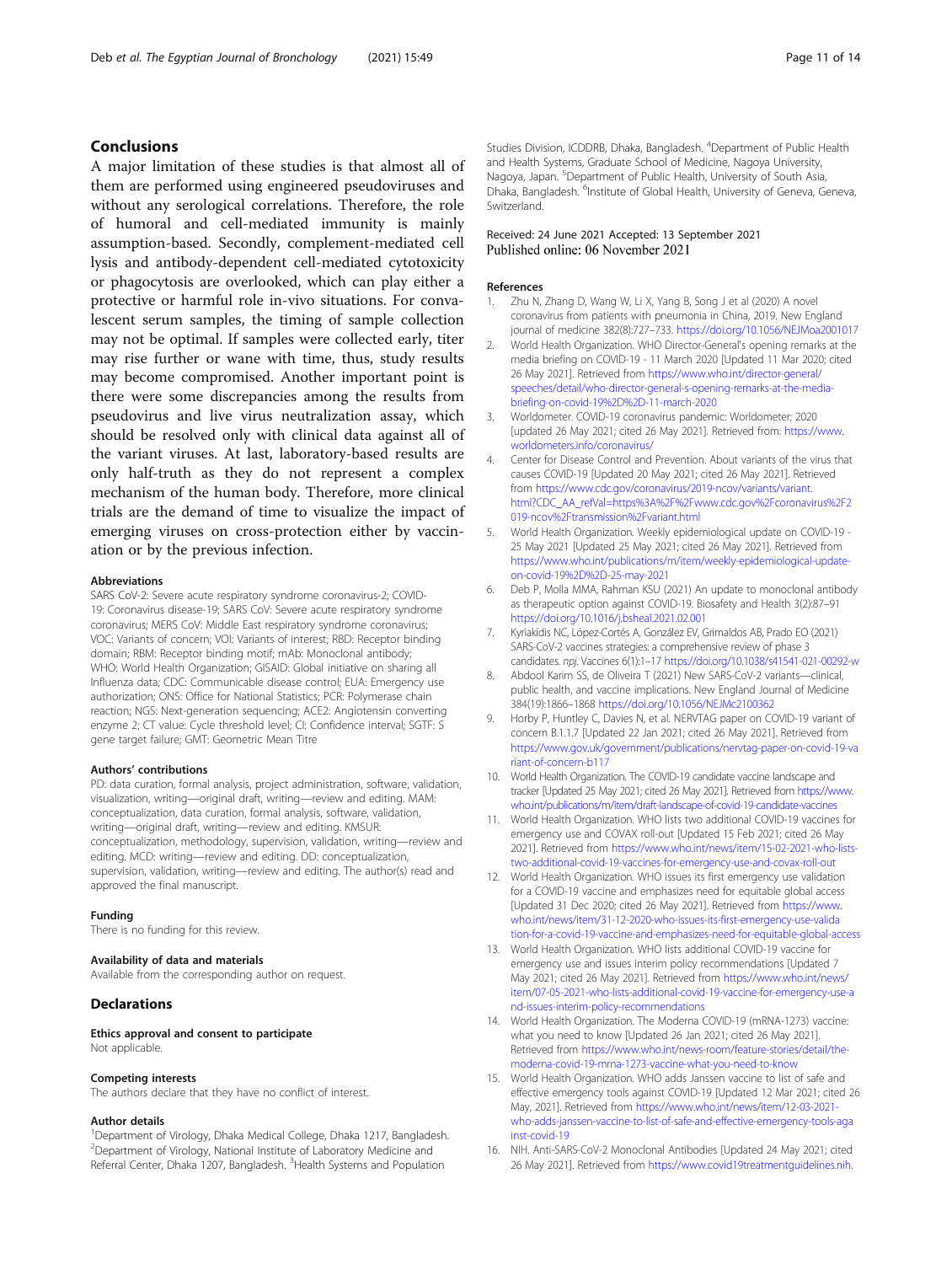<span id="page-11-0"></span>[gov/anti-sars-cov-2-antibody-products/anti-sars-cov-2-monoclonal-a](https://www.covid19treatmentguidelines.nih.gov/anti-sars-cov-2-antibody-products/anti-sars-cov-2-monoclonal-antibodies/) [ntibodies/](https://www.covid19treatmentguidelines.nih.gov/anti-sars-cov-2-antibody-products/anti-sars-cov-2-monoclonal-antibodies/)

- 17. FDA. Coronavirus (COVID-19) update: FDA authorizes additional monoclonal antibody for treatment of COVID-19 [Updated 26 May 2021; cited 26 May 2021]. REtrieved from [https://www.fda.gov/news-events/press-a](https://www.fda.gov/news-events/press-announcements/coronavirus-covid-19-update-fda-authorizes-additional-monoclonal-antibody-treatment-covid-19) [nnouncements/coronavirus-covid-19-update-fda-authorizes-additional](https://www.fda.gov/news-events/press-announcements/coronavirus-covid-19-update-fda-authorizes-additional-monoclonal-antibody-treatment-covid-19)[monoclonal-antibody-treatment-covid-19](https://www.fda.gov/news-events/press-announcements/coronavirus-covid-19-update-fda-authorizes-additional-monoclonal-antibody-treatment-covid-19)
- 18. Vilar S, Isom DG (2021) One year of SARS-CoV-2: How much has the virus changed? Biology 10(2):91 <https://doi.org/10.3390/biology10020091>
- 19. Lauring AS, Hodcroft EB (2021) Genetic variants of SARS-CoV-2—what do they mean? JAMA 325(6):529–531 <https://doi.org/10.1001/jama.2020.27124>
- 20. Grubaugh ND, Petrone ME, Holmes EC (2020) We shouldn't worry when a virus mutates during disease outbreaks. Nature microbiology 5(4):529–530 [https://doi.org/10.1038%2Fs41564-020-0690-4](https://doi.org/10.1038/s41564-020-0690-4)
- 21. World Health Organization. Tracking SARS-CoV-2 variants [Updated 13 Aug, 2021; cited 15 Aug, 2021]. Retrieved from [https://www.who.int/en/activities/](https://www.who.int/en/activities/tracking-SARS-CoV-2-variants/) [tracking-SARS-CoV-2-variants/](https://www.who.int/en/activities/tracking-SARS-CoV-2-variants/)
- 22. GISIAD. Tracking of variants [Updated 21 May 2021; cited 28 May 2021]. Retrieved from <https://www.gisaid.org/hcov19-variants/>
- 23. Zhou P, Yang XL, Wang XG, Hu B, Zhang L, Zhang W et al (2020) A pneumonia outbreak associated with a new coronavirus of probable bat origin. nature 579(7798):270–273 [https://doi.org/10.1038%2Fs41586-020-2](https://doi.org/10.1038/s41586-020-2012-7)  $012 - 7$
- 24. da Rosa Mesquita R, Junior LCFS, Santana FMS, de Oliveira TF, Alcântara RC, Arnozo GM et al (2020) Clinical manifestations of COVID-19 in the general population: systematic review. Wiener klinische Wochenschrift 133(7-8):377– 382. [https://doi.org/10.1007%2Fs00508-020-01760-4](https://doi.org/10.1007/s00508-020-01760-4)
- 25. Office for National Statistics. Coronavirus (COVID-19) Infection survey: characteristics of people testing positive for COVID-19 in England, 27 January 2021 [Updated 27 Jan 2021; cited 26 May 2021]. Retrieved from [https://www.ons.gov.uk/peoplepopulationandcommunity/healthandsocialca](https://www.ons.gov.uk/peoplepopulationandcommunity/healthandsocialcare/conditionsanddiseases/articles/coronaviruscovid19infectionsinthecommunityinengland/characteristicsofpeopletestingpositiveforcovid19inengland27january2021) [re/conditionsanddiseases/articles/coronaviruscovid1](https://www.ons.gov.uk/peoplepopulationandcommunity/healthandsocialcare/conditionsanddiseases/articles/coronaviruscovid19infectionsinthecommunityinengland/characteristicsofpeopletestingpositiveforcovid19inengland27january2021) [9infectionsinthecommunityinengland/chara](https://www.ons.gov.uk/peoplepopulationandcommunity/healthandsocialcare/conditionsanddiseases/articles/coronaviruscovid19infectionsinthecommunityinengland/characteristicsofpeopletestingpositiveforcovid19inengland27january2021) [cteristicsofpeopletestingpositiveforcovid19inengland27january2021](https://www.ons.gov.uk/peoplepopulationandcommunity/healthandsocialcare/conditionsanddiseases/articles/coronaviruscovid19infectionsinthecommunityinengland/characteristicsofpeopletestingpositiveforcovid19inengland27january2021)
- 26. Graham MS, Sudre CH, May A, Antonelli M, Murray B, Varsavsky T et al (2021) Changes in symptomatology, reinfection, and transmissibility associated with the SARS-CoV-2 variant B. 1.1. 7: an ecological study. Lancet Public Health 6(5):e335–e345. [https://doi.org/10.1016/S2468-2667\(21\)00055-4](https://doi.org/10.1016/S2468-2667(21)00055-4)
- 27. ZOE COVID Study. What are the new top 5 COVID symptoms? [Updated 23 Jun 2021; cited 15 Aug 2021]. Retrieved from [https://covid.joinzoe.com/](https://covid.joinzoe.com/post/new-top-5-covid-symptoms) [post/new-top-5-covid-symptoms](https://covid.joinzoe.com/post/new-top-5-covid-symptoms)
- 28. Zhang L, Jackson CB, Mou H, Ojha A, Peng H, Quinlan BD, Rangarajan ES, Pan A, Vanderheiden A, Suthar MS, Li W, Izard T, Rader C, Farzan M, Choe H (2020). <https://doi.org/10.1038/s41467-020-19808-4>) SARS-CoV-2 spikeprotein D614G mutation increases virion spike density and infectivity. Nature Communications 11(1):6013
- 29. Plante JA, Liu Y, Liu J, Xia H, Johnson BA, Lokugamage KG, Shi PY (2021) Spike mutation D614G alters SARS-CoV-2 fitness. Nature 592(7852):116–121 <https://doi.org/10.1038/s41586-020-2895-3>
- 30. Zhou B, Thao TTN, Hoffmann D, Taddeo A, Ebert N, Labroussaa F, Beer M (2021) SARS-CoV-2 spike D614G change enhances replication and transmission. Nature 592(7852):122–127 [https://doi.org/10.1038/s41586-021-](https://doi.org/10.1038/s41586-021-03361-1) [03361-1](https://doi.org/10.1038/s41586-021-03361-1)
- 31. Davies, N. G., Abbott, S., Barnard, R. C., Jarvis, C. I., Kucharski, A. J., Munday, J. D., ... & Edmunds, W. J. (2021). Estimated transmissibility and impact of SARS-CoV-2 lineage B. 1.1. 7 in England. Science, 372(6538). [https://doi.org/1](https://doi.org/10.1126/science.abg3055) [0.1126/science.abg3055](https://doi.org/10.1126/science.abg3055)
- 32. Kemp SA, Collier DA, Datir RP, Ferreira IA, Gayed S, Jahun A, Gupta RK (2021) SARS-CoV-2 evolution during treatment of chronic infection. Nature 592(7853):277–282 <https://doi.org/10.1038/s41586-021-03291-y>
- 33. Starr TN, Greaney AJ, Hilton SK, Ellis D, Crawford KH, Dingens AS et al (2020) Deep mutational scanning of SARS-CoV-2 receptor binding domain reveals constraints on folding and ACE2 binding. Cell 182(5):1295–1310 [https://doi.](https://doi.org/10.1016/j.cell.2020.08.012pmid:32841599) [org/10.1016/j.cell.2020.08.012pmid:32841599](https://doi.org/10.1016/j.cell.2020.08.012pmid:32841599)
- 34. Frampton, D., Rampling, T., Cross, A., Bailey, H., Heaney, J., Byott, M., & Nastouli, E. (2021). Genomic characteristics and clinical effect of the emergent SARS-CoV-2 B. 1.1. 7 lineage in London, UK: a whole-genome sequencing and hospital-based cohort study. The Lancet Infectious Diseases, 1473-3099. [https://doi.org/10.1016/S1473-3099\(21\)00170-5,](https://doi.org/10.1016/S1473-3099(21)00170-5) 21, 9, 1246, 1256
- 35. Brum, E., Saha, S., Sania, A., Tanmoy, A. M., Hooda, Y., Tanni, A., & Hampson, K. (2021). Surging COVID-19 in Bangladesh driven by B. 1.351 variant. medRxiv. <https://doi.org/10.1101/2021.04.27.21255706>
- 36. Molla MMA, Disha JA, Yeasmin M, Ghosh AK, Nafisa T (2021) Decreasing transmission and initiation of countrywide vaccination: key challenges for future management of COVID-19 pandemic in Bangladesh. International Journal of Health Planning and Management 36(4):1014–1029 [https://doi.](https://doi.org/10.1002/hpm.3156) [org/10.1002/hpm.3156](https://doi.org/10.1002/hpm.3156)
- 37. Faria NR, Mellan TA, Whittaker C, Claro IM, Candido DDS, Mishra S, Sabino EC (2021) Genomics and epidemiology of the P. 1 SARS-CoV-2 lineage in Manaus, Brazil. Science 372(6544):815–821 [https://doi.org/10.1126/science.a](https://doi.org/10.1126/science.abh2644) [bh2644](https://doi.org/10.1126/science.abh2644)
- 38. de Oliveira MHS, Lippi G, Henry BM (2021) Sudden rise in COVID-19 case fatality among young and middle-aged adults in the south of Brazil after identification of the novel B. 1.1. 28.1 (P. 1) SARS-CoV-2 strain: analysis of data from the state of Parana. medRxiv [https://doi.org/10.1101/2021.](https://doi.org/10.1101/2021.03.24.21254046) [03.24.21254046](https://doi.org/10.1101/2021.03.24.21254046)
- 39. Cherian S, Potdar V, Jadhav S, Yadav P, Gupta N, Das M, Panda S (2021) Convergent evolution of SARS-CoV-2 spike mutations, L452R, E484Q and P681R, in the second wave of COVID-19 in Maharashtra, India. BioRxiv. <https://doi.org/10.1101/2021.04.22.440932>
- 40. Hagen, A. (2021). How dangerous is the delta variant (B.1.617.2)? [Updated 30 Jul, 2021; cited 15 Aug, 2021]. Retrieved from [https://asm.org/Articles/2](https://asm.org/Articles/2021/July/How-Dangerous-is-the-Delta-Variant-B-1-617-2) [021/July/How-Dangerous-is-the-Delta-Variant-B-1-617-2](https://asm.org/Articles/2021/July/How-Dangerous-is-the-Delta-Variant-B-1-617-2)
- 41. Davies NG, Jarvis CI, Edmunds WJ, Jewell NP, Diaz-Ordaz K, Keogh RH (2021) Increased mortality in community-tested cases of SARS-CoV-2 lineage B. 1.1. 7. Nature 593(7858):270–274 <https://doi.org/10.1038/s41586-021-03426-1>
- 42. Office for National Statistics. Coronavirus (COVID-19) Infection Survey, UK: 21 May 2021 [Updated 21 May 2021; cited 26 May 2021]. Available from [https://www.ons.gov.uk/peoplepopulationandcommunity/healthandsocialca](https://www.ons.gov.uk/peoplepopulationandcommunity/healthandsocialcare/conditionsanddiseases/bulletins/coronaviruscovid19infectionsurveypilot/21may2021) [re/conditionsanddiseases/bulletins/coronaviruscovid1](https://www.ons.gov.uk/peoplepopulationandcommunity/healthandsocialcare/conditionsanddiseases/bulletins/coronaviruscovid19infectionsurveypilot/21may2021) [9infectionsurveypilot/21may2021](https://www.ons.gov.uk/peoplepopulationandcommunity/healthandsocialcare/conditionsanddiseases/bulletins/coronaviruscovid19infectionsurveypilot/21may2021)
- 43. Funk T, Pharris A, Spiteri G, Bundle N, Melidou A, Carr M, Adlhoch C (2021) Characteristics of SARS-CoV-2 variants of concern B. 1.1. 7, B. 1.351 or P. 1: data from seven EU/EEA countries, weeks 38/2020 to 10/2021. Eurosurveillance 26(16):2100348 [https://doi.org/10.2807/1560-7917.ES.2021.2](https://doi.org/10.2807/1560-7917.ES.2021.26.16.2100348) [6.16.2100348](https://doi.org/10.2807/1560-7917.ES.2021.26.16.2100348)
- 44. Challen, R., Brooks-Pollock, E., Read, J. M., Dyson, L., Tsaneva-Atanasova, K., & Danon, L. (2021). Risk of mortality in patients infected with SARS-CoV-2 variant of concern 202012/1: matched cohort study. bmj, 372(n579). [https://](https://doi.org/10.1136/bmj.n579) [doi.org/10.1136/bmj.n579](https://doi.org/10.1136/bmj.n579)
- 45. Grint, D. J., Wing, K., Williamson, E., McDonald, H. I., Bhaskaran, K., Evans, D., ... & Eggo, R. M. (2021). Case fatality risk of the SARS-CoV-2 variant of concern B. 1.1. 7 in England, 16 November to 5 February. Eurosurveillance, 26(11), 2100256. <https://doi.org/10.2807/1560-7917.ES.2021.26.11.2100256>
- 46. DGHS. COVID-19 press release [Updated 26 May 2021; cited 26 May 2021]. Retrieved from [https://dghs.gov.bd/index.php/bd/component/content/a](https://dghs.gov.bd/index.php/bd/component/content/article?layout=edit&id=5612) [rticle?layout=edit&id=5612](https://dghs.gov.bd/index.php/bd/component/content/article?layout=edit&id=5612)
- 47. Ranjan, R., Sharma, A., & Verma, M. K. (2021). Characterization of the Second Wave of COVID-19 in India. medRxiv. [https://doi.org/10.1101/2021.04.17.212](https://doi.org/10.1101/2021.04.17.21255665) [55665](https://doi.org/10.1101/2021.04.17.21255665)
- 48. Shah MRT, Ahammed T, Anjum A, Chowdhury AA, Suchana AJ (2021) Finding the real COVID-19 case-fatality rates for SAARC countries. Biosafety and health. <https://doi.org/10.1016/j.bsheal.2021.03.002> 3(3):164–171
- 49. Nasreen S, Chung H, He S, Brown KA, Gubbay JB, Buchan SA, Fell DB et al (2021) Effectiveness of COVID-19 vaccines against variants of concern in Ontario, Canada. medRxiv. <https://doi.org/10.1101/2021.06.28.21259420>
- 50. Sheikh A, McMenamin J, Taylor B, Robertson C (2021) SARS-CoV-2 Delta VOC in Scotland: demographics, risk of hospital admission, and vaccine effectiveness. Lancet 397(10293):P2461–P2462 [https://doi.org/10.1016/S014](https://doi.org/10.1016/S0140-6736(21)01358-1) [0-6736\(21\)01358-1](https://doi.org/10.1016/S0140-6736(21)01358-1)
- 51. Chia, PY., Ong, SWX., Chiew, CJ., Ang, LW., Chavatte, JM., Mak, TM., et al. Virological and serological kinetics of SARS-CoV-2 Delta variant vaccinebreakthrough infections: a multi-center cohort study. medRxiv. [https://doi.](https://doi.org/10.1101/2021.07.28.21261295) [org/10.1101/2021.07.28.21261295](https://doi.org/10.1101/2021.07.28.21261295)
- 52. Muik A, Wallisch AK, Sänger B, Swanson KA, Mühl J, Chen W, Şahin U (2021) Neutralization of SARS-CoV-2 lineage B. 1.1. 7 pseudovirus by BNT162b2 vaccine–elicited human sera. Science 371(6534):1152–1153, [https://science.](https://science.sciencemag.org/content/371/6534/1152) [sciencemag.org/content/371/6534/1152.](https://science.sciencemag.org/content/371/6534/1152) [https://doi.org/10.1126/science.a](https://doi.org/10.1126/science.abg6105) [bg6105](https://doi.org/10.1126/science.abg6105)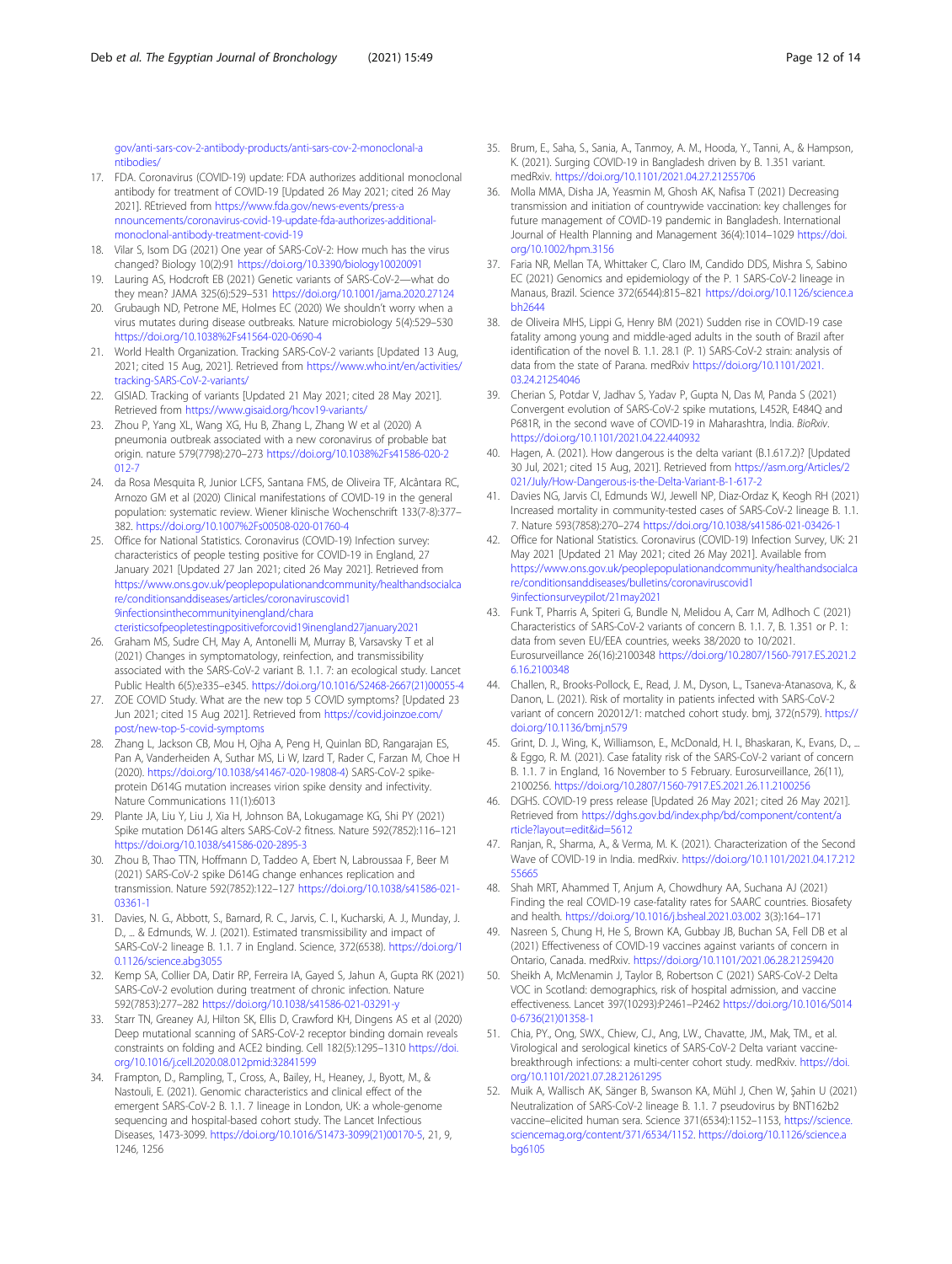- <span id="page-12-0"></span>53. Smith DJ, Lapedes AS, De Jong JC, Bestebroer TM, Rimmelzwaan GF, Osterhaus AD, Fouchier RA (2004) Mapping the antigenic and genetic evolution of influenza virus. Science 305(5682):371–376.305 [https://doi.org/1](https://doi.org/10.1126/science.1097211) [0.1126/science.1097211](https://doi.org/10.1126/science.1097211)
- 54. Collier DA, De Marco A, Ferreira IA, Meng B, Datir RP, Walls AC et al (2021) Sensitivity of SARS-CoV-2 B. 1.1. 7 to mRNA vaccine-elicited antibodies. Nature 593(7857):136–141 <https://doi.org/10.1038/s41586-021-03412-7>
- 55. Wang P, Casner RG, Nair MS, Wang M, Yu J, Cerutti G, Liu L, Kwong PD, Huang Y, Shapiro L, Ho DD (2021) Increased resistance of SARS-CoV-2 variant P. 1 to antibody neutralization. Cell host & microbe 29(5):747–751 <https://doi.org/10.1016/j.chom.2021.04.007>
- 56. Emary, K. R., Golubchik, T., Aley, P. K., Ariani, C. V., Angus, B., Bibi, S., ... & Oxford COVID-19 Vaccine Trial Group. (2021). Efficacy of ChAdOx1 nCoV-19 (AZD1222) vaccine against SARS-CoV-2 variant of concern 202012/01 (B. 1.1. 7): an exploratory analysis of a randomised controlled trial. Lancet, 397(10282), 1351-1362. [https://doi.org/10.1016/S0140-6736\(21\)00628-0](https://doi.org/10.1016/S0140-6736(21)00628-0)
- 57. Xie X, Liu Y, Liu J, Zhang X, Zou J, Fontes-Garfias CR, Xia H, Swanson KA, Cutler M, Cooper D, Menachery VD, Weaver SC, Dormitzer PR, Shi PY (2021) Neutralization of SARS-CoV-2 spike 69/70 deletion, E484K and N501Y variants by BNT162b2 vaccine-elicited sera. Nature Medicine 27(4):620–621. <https://www.nature.com/articles/s41591-021-01270-4?s=08>. [https://doi.org/1](https://doi.org/10.1038/s41591-021-01270-4) [0.1038/s41591-021-01270-4](https://doi.org/10.1038/s41591-021-01270-4)
- 58. Tada T, Dcosta BM, Samanovic MI, Herati RS, Cornelius A, Zhou H, Vaill A, Kazmierski W, Mulligan MJ, Landau NR (2021) Convalescent-phase sera and vaccine-elicited antibodies largely maintain neutralizing titer against global SARS-CoV-2 variant spikes. Mbio 12(3):e00696–e00621 [https://doi.org/10.112](https://doi.org/10.1128/mBio.00696-21) [8/mBio.00696-21](https://doi.org/10.1128/mBio.00696-21)
- 59. Garcia-Beltran WF, Lam EC, Denis KS, Nitido AD, Garcia ZH, Hauser BM, Balazs AB (2021) Multiple SARS-CoV-2 variants escape neutralization by vaccine-induced humoral immunity. Cell 184(9):2372–2383 [https://doi.org/1](https://doi.org/10.1016/j.cell.2021.03.013) [0.1016/j.cell.2021.03.013](https://doi.org/10.1016/j.cell.2021.03.013)
- 60. Supasa P, Zhou D, Dejnirattisai W, Liu C, Mentzer AJ, Ginn HM, Zhao Y, Duyvesteyn HME, Nutalai R, Tuekprakhon A, Wang B, Paesen GC, Slon-Campos J, López-Camacho C, Hallis B, Coombes N, Bewley KR, Charlton S, Walter TS, Barnes E, Dunachie SJ, Skelly D, Lumley SF, Baker N, Shaik I, Humphries HE, Godwin K, Gent N, Sienkiewicz A, Dold C, Levin R, Dong T, Pollard AJ, Knight JC, Klenerman P, Crook D, Lambe T, Clutterbuck E, Bibi S, Flaxman A, Bittaye M, Belij-Rammerstorfer S, Gilbert S, Hall DR, Williams MA, Paterson NG, James W, Carroll MW, Fry EE, Mongkolsapaya J, Ren J, Stuart DI, Screaton GR (2021) Reduced neutralization of SARS-CoV-2 B. 1.1. 7 variant by convalescent and vaccine sera. Cell 184(8):2201–2211 [https://doi.](https://doi.org/10.1016/j.cell.2021.02.033) [org/10.1016/j.cell.2021.02.033](https://doi.org/10.1016/j.cell.2021.02.033)
- 61. Abu-Raddad LJ, Chemaitelly H, Butt AA (2021) Effectiveness of the BNT162b2 Covid-19 Vaccine against the B. 1.1. 7 and B. 1.351 Variants. New England Journal of Medicine. [https://www.nejm.org/doi/full/10.1056/](https://www.nejm.org/doi/full/10.1056/NEJMc2104974) [NEJMc2104974](https://www.nejm.org/doi/full/10.1056/NEJMc2104974). 385(2):187–189
- 62. Haas EJ, Angulo FJ, McLaughlin JM, Anis E, Singer SR, Khan F, Brooks N, Smaja M, Mircus G, Pan K, Southern J, Swerdlow DL, Jodar L, Levy Y, Alroy-Preis S (2021) Impact and effectiveness of mRNA BNT162b2 vaccine against SARS-CoV-2 infections and COVID-19 cases, hospitalisations, and deaths following a nationwide vaccination campaign in Israel: an observational study using national surveillance data. Lancet 397(10287):1819–1829 [https://](https://doi.org/10.1016/S0140-6736(21)00947-8) [doi.org/10.1016/S0140-6736\(21\)00947-8](https://doi.org/10.1016/S0140-6736(21)00947-8)
- 63. Dejnirattisai, W., Zhou, D., Supasa, P., Liu, C., Mentzer, A. J., Ginn, H. M., ... & Screaton, G. R. (2021). Antibody evasion by the Brazilian P. 1 strain of SARS-CoV-2. BioRxiv. <https://doi.org/10.1101/2021.03.12.435194>
- 64. Zhou D, Dejnirattisai W, Supasa P, Liu C, Mentzer AJ, Ginn HM, Zhao Y, Duyvesteyn HME, Tuekprakhon A, Nutalai R, Wang B, Paesen GC, Lopez-Camacho C, Slon-Campos J, Hallis B, Coombes N, Bewley K, Charlton S, Walter TS, Skelly D, Lumley SF, Dold C, Levin R, Dong T, Pollard AJ, Knight JC, Crook D, Lambe T, Clutterbuck E, Bibi S, Flaxman A, Bittaye M, Belij-Rammerstorfer S, Gilbert S, James W, Carroll MW, Klenerman P, Barnes E, Dunachie SJ, Fry EE, Mongkolsapaya J, Ren J, Stuart DI, Screaton GR (2021) Evidence of escape of SARS-CoV-2 variant B. 1.351 from natural and vaccine-induced sera. Cell 184(9):2348–2361 [https://doi.org/10.1016/j.cell.2](https://doi.org/10.1016/j.cell.2021.02.037) [021.02.037](https://doi.org/10.1016/j.cell.2021.02.037)
- 65. Wu K, Werner AP, Moliva JI, Koch M, Choi A, Stewart-Jones GB et al (2021) mRNA-1273 vaccine induces neutralizing antibodies against spike mutants from global SARS-CoV-2 variants. BioRxiv. [https://doi.org/10.1101/2021.01.2](https://doi.org/10.1101/2021.01.25.427948) [5.427948](https://doi.org/10.1101/2021.01.25.427948)
- 66. Lefèvre B, Tondeur L, Madec Y, Grant R, Lina B, van der Werf S, Legoff A (2021) Impact of B. 1.351 (beta) SARS-CoV-2 variant on BNT162b2 mRNA vaccine effectiveness in long-term care facilities of eastern France: a retrospective cohort study. medRxiv [https://doi.org/10.1101/2021.07.28.212](https://doi.org/10.1101/2021.07.28.21261285) [61285](https://doi.org/10.1101/2021.07.28.21261285)
- 67. Hitchings M, Ranzani OT, Dorion M, D'Agostini TL, de Paula RC, de Paula OFP, Croda J (2021) Effectiveness of the ChAdOx1 vaccine in the elderly during SARS-CoV-2 Gamma variant transmission in Brazil. medRxiv [https://](https://doi.org/10.1101/2021.07.19.21260802) [doi.org/10.1101/2021.07.19.21260802](https://doi.org/10.1101/2021.07.19.21260802)
- 68. Edara VV, Lai L, Sahoo M, Floyd K, Sibai M, Solis D, Suthar M (2021) Infection and vaccine-induced neutralizing antibody responses to the SARS-CoV-2 B. 1.617. 1 variant. bioRxiv <https://doi.org/10.1101/2021.05.09.443299>
- 69. Yadav P, Sapkal GN, Abraham P, Ella R, Deshpande G, Patil DY, Mohan VK (2021) Neutralization of variant under investigation B. 1.617 with sera of BBV152 vaccinees. bioRxiv <https://doi.org/10.1101/2021.04.23.441101>
- 70. Ferreira I, Datir R, Papa G, Kemp S, Meng B, Rakshit P, Indian SARS-CoV-2 Genomics Consortium (2021) SARS-CoV-2 B. 1.617 emergence and sensitivity to vaccine-elicited antibodies. bioRxiv [https://doi.org/10.1101/2](https://doi.org/10.1101/2021.05.08.443253) [021.05.08.443253](https://doi.org/10.1101/2021.05.08.443253)
- 71. Bernal JL, Andrews N, Gower C, Gallagher E, Simmons R, Thelwall S et al (2021) Effectiveness of COVID-19 vaccines against the B. 1.617. 2 variant. medRxiv <https://doi.org/10.1101/2021.05.22.21257658>
- 72. Gov.UK Coronavirus (COVID-19) press release, [Updated 22 May 2021; cited 11 june 2021]. Retrieved from [https://www.gov.uk/government/news/va](https://www.gov.uk/government/news/vaccines-highly-effective-against-b-1-617-2-variant-after-2-doses) [ccines-highly-effective-against-b-1-617-2-variant-after-2-doses](https://www.gov.uk/government/news/vaccines-highly-effective-against-b-1-617-2-variant-after-2-doses)
- 73. Thiruvengadam, R., Awasthi, A., Medigeshi, G., Bhattacharya, S., Mani, S., Sivasubbu, S., & Garg, P. K. (2021). Cellular immune responses are preserved and may contribute to Chadox1 ChAdOx1 nCoV-19 vaccine effectiveness against infection due to SARS-CoV-2 B· 1· 617· 2 delta variant despite reduced virus neutralisation. <https://doi.org/10.2139/ssrn.3884946>
- 74. Shinde V, Bhikha S, Hoosain Z, Archary M, Bhorat Q, Fairlie L et al (2021) Efficacy of NVX-CoV2373 Covid-19 Vaccine against the B. 1.351 Variant. New England Journal of Medicine 384(20):1899–1909 [https://www.nejm.org/doi/](https://www.nejm.org/doi/full/10.1056/NEJMoa2103055) [full/10.1056/NEJMoa2103055](https://www.nejm.org/doi/full/10.1056/NEJMoa2103055)
- 75. Novavax COVID-19 candidate update press release [Updated 28 January 2021; cited 26 May 2021]. Retrieved from [https://ir.novavax.com/news-relea](https://ir.novavax.com/news-releases/news-release-details/novavax-covid-19-vaccine-demonstrates-893-efficacy-uk-phase-3) [ses/news-release-details/novavax-covid-19-vaccine-demonstrates-893-effica](https://ir.novavax.com/news-releases/news-release-details/novavax-covid-19-vaccine-demonstrates-893-efficacy-uk-phase-3) [cy-uk-phase-3](https://ir.novavax.com/news-releases/news-release-details/novavax-covid-19-vaccine-demonstrates-893-efficacy-uk-phase-3)
- 76. Mahase E (2021) Covid-19: South Africa pauses use of Oxford vaccine after study casts doubt on efficacy against variant. BMJ 372(n372) [https://doi.](https://doi.org/10.1136/bmj.n296) [org/10.1136/bmj.n296](https://doi.org/10.1136/bmj.n296)
- 77. Polack FP, Thomas SJ, Kitchin N, Absalon J, Gurtman A, Lockhart S, Gruber WC (2020). Safety and efficacy of the BNT162b2 mRNA Covid-19 vaccine. New England Journal of Medicine 383(27):2603–2615. [https://www.nejm.](https://www.nejm.org/doi/full/10.1056/NEJMoa2034577) [org/doi/full/10.1056/NEJMoa2034577](https://www.nejm.org/doi/full/10.1056/NEJMoa2034577)
- 78. Baden LR, El Sahly HM, Essink B, Kotloff K, Frey S, Novak R, Zaks T (2021). Efficacy and safety of the mRNA-1273 SARS-CoV-2 vaccine. New England Journal of Medicine 384(5):403–416. [https://www.nejm.org/doi/full/10.1056/](https://www.nejm.org/doi/full/10.1056/nejmoa2035389) [nejmoa2035389](https://www.nejm.org/doi/full/10.1056/nejmoa2035389)
- 79. Madhi SA, Baillie V, Cutland CL, Voysey M, Koen AL, Fairlie L, Izu A (2021). Efficacy of the ChAdOx1 nCoV-19 Covid-19 vaccine against the B. 1.351 variant. New England Journal of Medicine 384(20):1885–1898. [https://www.](https://www.nejm.org/doi/full/10.1056/NEJMoa2102214) [nejm.org/doi/full/10.1056/NEJMoa2102214](https://www.nejm.org/doi/full/10.1056/NEJMoa2102214)
- 80. Voysey M, Clemens SAC, Madhi SA, Weckx LY, Folegatti PM, Aley PK, Bijker E (2021). Safety and efficacy of the ChAdOx1 nCoV-19 vaccine (AZD1222) against SARS-CoV-2: an interim analysis of four randomised controlled trials in Brazil, South Africa, and the UK. The Lancet 397(10269):99–111. [https://](https://doi.org/10.1016/S0140-6736(20)32661-1) [doi.org/10.1016/S0140-6736\(20\)32661-1](https://doi.org/10.1016/S0140-6736(20)32661-1)
- 81. Kuzmina A, Khalaila Y, Voloshin O, Keren-Naus A, Boehm-Cohen L, Raviv Y, Shemer-Avni Y, Rosenberg E, Taube R (2021) SARS-CoV-2 spike variants exhibit differential infectivity and neutralization resistance to convalescent or post-vaccination sera. Cell host & microbe 29(4):522–528 [https://doi.org/1](https://doi.org/10.1016/j.chom.2021.03.008) [0.1016/j.chom.2021.03.008](https://doi.org/10.1016/j.chom.2021.03.008)
- 82. Wibmer CK, Ayres F, Hermanus T, Madzivhandila M, Kgagudi P, Oosthuysen B, Moore PL (2021) SARS-CoV-2 501Y. V2 escapes neutralization by South African COVID-19 donor plasma. Nature medicine 27(4):622–625. [https://](https://www.nature.com/articles/s41591-021-01285-x) [www.nature.com/articles/s41591-021-01285-x](https://www.nature.com/articles/s41591-021-01285-x). [https://doi.org/10.1038/s41](https://doi.org/10.1038/s41591-021-01285-x) [591-021-01285-x](https://doi.org/10.1038/s41591-021-01285-x)
- 83. Diamond, M., Chen, R., Xie, X., Case, J., Zhang, X., VanBlargan, L., Liu, Y., & Gilchuk, P. (2021). SARS-CoV-2 variants show resistance to neutralization by